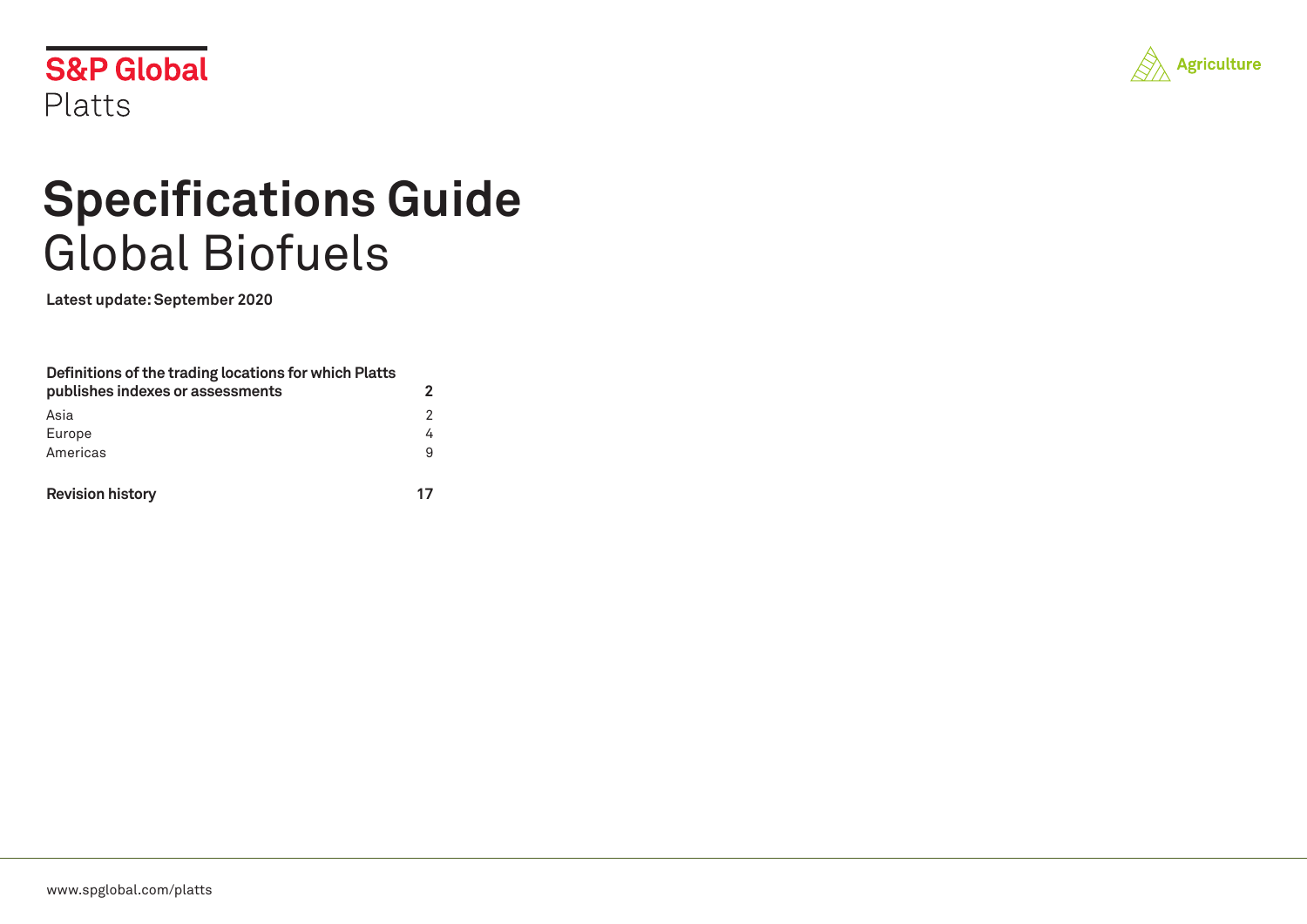# <span id="page-1-0"></span>**Definitions of the trading locations for which Platts publishes indexes or assessments**

All the assessments listed here employ Platts Assessments Methodology, as published at [https://www.spglobal.com/platts/plattscontent/\\_assets/\\_files/en/our-methodology/methodology](https://www.spglobal.com/platts/plattscontent/_assets/_files/en/our-methodology/methodology-specifications/platts-assessments-methodology-guide.pdf)[specifications/platts-assessments-methodology-guide.pdf.](https://www.spglobal.com/platts/plattscontent/_assets/_files/en/our-methodology/methodology-specifications/platts-assessments-methodology-guide.pdf)

These guides are designed to give Platts subscribers as much information as possible about a wide range of methodology and specification questions.

This guide is current at the time of publication. Platts may issue further updates and enhancements to this guide and will announce these to subscribers through its usual publications of record. Such updates will be included in the next version of this guide. Platts editorial staff and managers are available to provide guidance when assessment issues require clarification.

The following global biofuels guide contains the primary specifications and methodologies for Platts biofuels assessments throughout the world. The various components of this guide are designed to give Platts subscribers as much information as possible about a wide range of methodology and specification issues.

| <b>ASIA</b>                    |                   |         |         |         |                      |                       |                                      |                        |                 |                 |             |
|--------------------------------|-------------------|---------|---------|---------|----------------------|-----------------------|--------------------------------------|------------------------|-----------------|-----------------|-------------|
| Assessment                     | <b>CURRENCY</b>   | CODE    | Mavg    | Wavg    | <b>CONTRACT TYPE</b> | <b>CONTRACT BASIS</b> | LOCATION                             | <b>DELIVERY PERIOD</b> | <b>MIN SIZE</b> | <b>MAX SIZE</b> | <b>UOM</b>  |
| <b>Bioethanol (Fuel Grade)</b> |                   |         |         |         |                      |                       |                                      |                        |                 |                 |             |
| Bioethanol CIF Philippines     | $\frac{1}{2}$ cum | AAWAA00 | AAWAA03 | AAWAA04 | Spot                 | CIF                   | Subic Bay                            | 30-75 days forward     | 3,000           | 5,000           | cubic meter |
| Bioethanol CIF Philippines H3  | \$/ cu m          | AAWAB00 | AAWAB03 | AAWAB04 | Spot                 | CIF                   | Subic Bay                            | 30-45 days forward     | 3,000           | 5,000           | cubic meter |
| Bioethanol CIF Philippines H4  | $\frac{1}{2}$ cum | AAWAC00 | AAWAC03 | AAWAC04 | Spot                 | CIF                   | Subic Bay                            | 45-60 days forward     | 3,000           | 5,000           | cubic meter |
| Bioethanol CIF Philippines H5  | \$/ cu m          | AAWAE00 | AAWAE03 | AAWAE04 | Spot                 | CIF                   | Subic Bay                            | 60-75 days forward     | 3,000           | 5,000           | cubic meter |
| Ethanol (Industrial)           |                   |         |         |         |                      |                       |                                      |                        |                 |                 |             |
| Ethanol Grade B CFR Ulsan      | $\frac{1}{2}$ cum | AAXVA00 | AAXVA03 | AAXVA04 | Spot                 | <b>CFR</b>            | Ulsan                                | 60-90 days forward     | 5,000           |                 | cubic meter |
| <b>Biodiesel</b>               |                   |         |         |         |                      |                       |                                      |                        |                 |                 |             |
| Biodiesel FOB Southeast Asia   | $\frac{m}{2}$     | AAVSV00 | AAVSV03 | AAVSV04 | Spot                 | FOB                   | Pasir Gudang, Port Klang, Lahad Datu | 15-30 days forward     | 2,000           | 10,000          | metric ton  |
|                                |                   |         |         |         |                      |                       |                                      |                        |                 |                 |             |

| <b>Asia</b>                                                                                                                    | 1) 30-45 days forward                                                                                             | 3) Second-half June                                                             |  |  |
|--------------------------------------------------------------------------------------------------------------------------------|-------------------------------------------------------------------------------------------------------------------|---------------------------------------------------------------------------------|--|--|
| <b>Bioethanol CIF Philippines</b>                                                                                              | 2) 45-60 days forward                                                                                             | These assessments would be rolled over on April 16. They would<br>then read as: |  |  |
| Platts Asia fuel grade bioethanol assessments are daily<br>assessments basis CIF Philippines based on latest information       | 3) 60-75 days forward                                                                                             | 1) First-half June                                                              |  |  |
| sourced from the market up to the close of the assessment<br>period at 16:30 Singapore time.                                   | These assessments are rolled over on the 1st and 16th of each<br>month. For example, on April 1, Platts assesses: | 2) Second-half June                                                             |  |  |
| Timing: Platts assesses three half-monthly cycles on arrival<br>basis. The daily CIF Philippines marker (AAWAA00) averages the | 1) Second-half May                                                                                                | 3) First-half July                                                              |  |  |
| three cycles. The three cycles that Platts publishes are as follows:                                                           | 2) First-half June                                                                                                | Basis and locations: CIF Philippines reflect prices basis CIF                   |  |  |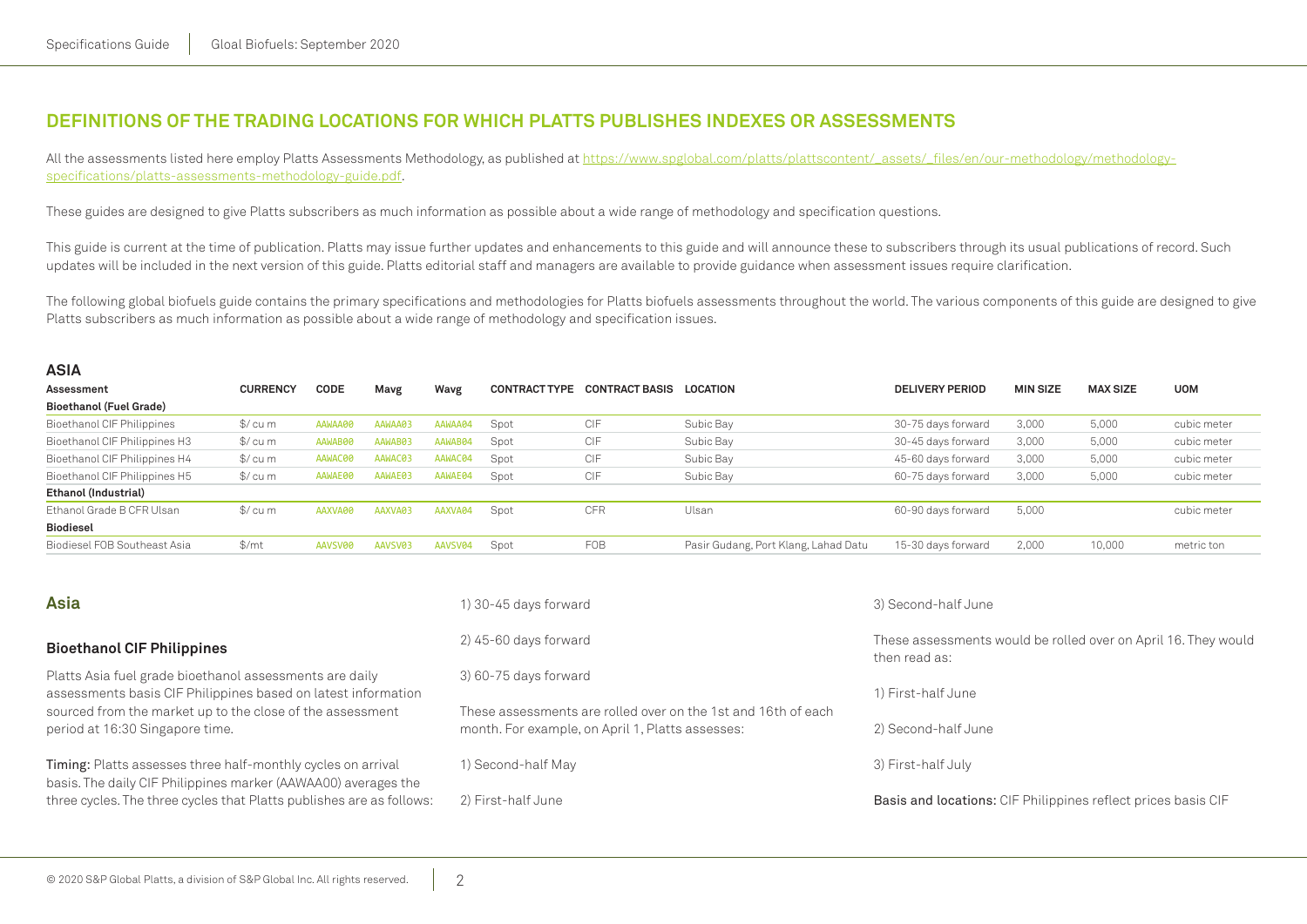Subic Bay. Pricing information for other Philippines ports may be taken into account but would be normalized back to the basis location.

Volume: Cargo size of 3,000 – 5,000 cu m, normalized to 3,000 cu m. Other volumes may be taken into consideration but will be normalized back to 3,000 cu m.

Unit: Assessments are published in \$/cu m.

Terms and conditions: CIF Philippines are assessed Letter of Credit at sight up to 30 days. For deals with usance of greater than 30 days, the value of the extra credit allowance will be normalized.

Quality and Product Purity specifications: Assessments reflect undenatured anhydrous bioethanol and conform to the Philippines National Standard (PNS/DOE QS 007:2005) specifications under the current definitions 3.1 and 3.2 of the standard for use as a blending component in unleaded gasoline.

These specifications include:

Ethanol content/purity: 99.3% min (by volume)

Density at 20 degrees Celsius: 0.7915 kg/liter max

Water content: 0.5% max (by mass)

Methanol: 0.5% max (by mass)

Total acids (as acetic acid): 0.007% max (by mass)

The CIF Philippines assessments reflect product at a temperature of 20 degree Celsius.

## **Ethanol Grade B CFR Ulsan**

Platts Ethanol Grade B CFR Ulsan is a daily physical spot price assessment based on latest information sourced from the market up to the close of the assessment window at 16:30 Singapore time. In the absence of representative CFR Ulsan price information, Platts may also refer to FOB prices from relevant supply origins using prevailing vessel sizes and spot freight rates.

Timing: Ethanol Grade B CFR Ulsan reflects spot cargoes arriving in Ulsan 60-90 days forward from the day of publication.

Basis and locations: CFR Ulsan, South Korea.

Unit of measurement: \$/cu m

Volume: Typical cargo sizes normalized to 5,000 cu m.

Terms and conditions: Industry standard payment terms.

Quality specifications: The assessment will reflect typical Grade B ethanol specifications, from non-GM sugarcane, normalized to standard Ethanol Grade B at 20 degrees Celsius with a maximum of 40 mg/100 ml of higher alcohols.

## **Biodiesel FOB Southeast Asia**

Platts FOB Southeast Asia daily assessment is based on the latest information sourced from the market up to the close of the assessment window at 18:00 Singapore time.

Quality: The assessment reflects palm methyl ester product that conforms to EN 14214 specifications, with a maximum CFPP of plus 13 degrees Celsius, a maximum water content of 350 ppm, and monoglycerides value at 0.5% or lower. The PME assessed adheres to the ISCC certification scheme, in compliance with the EU's Renewable Energy Directive or RED requirements. The assessment reflects PME with Green House Gas (GHG) savings of 48% - 60%. Bids, offers or trade indications for PME with higher or lower GHG than this may be normalized. Unit: Biodiesel assessments are published in \$/mt.

Timing: Assessment reflects cargoes loading one calendar month forward. The assessment laycan will roll to the next calendar month on the first publication day after the 14th of each month. For example, from September 15-October 14, the assessment will reflect parcels loading in November. The assessment will roll to December cargoes from October 15.

Basis and location: Assessment includes all biodiesel exported on a spot basis from Malaysia at the loading ports of Pasir Gudang, Port Klang and Lahad Datu.

Cargo size: 2,000 mt -10,000 mt. Larger cargo sizes may be taken into consideration but will be normalized back to reference volume range.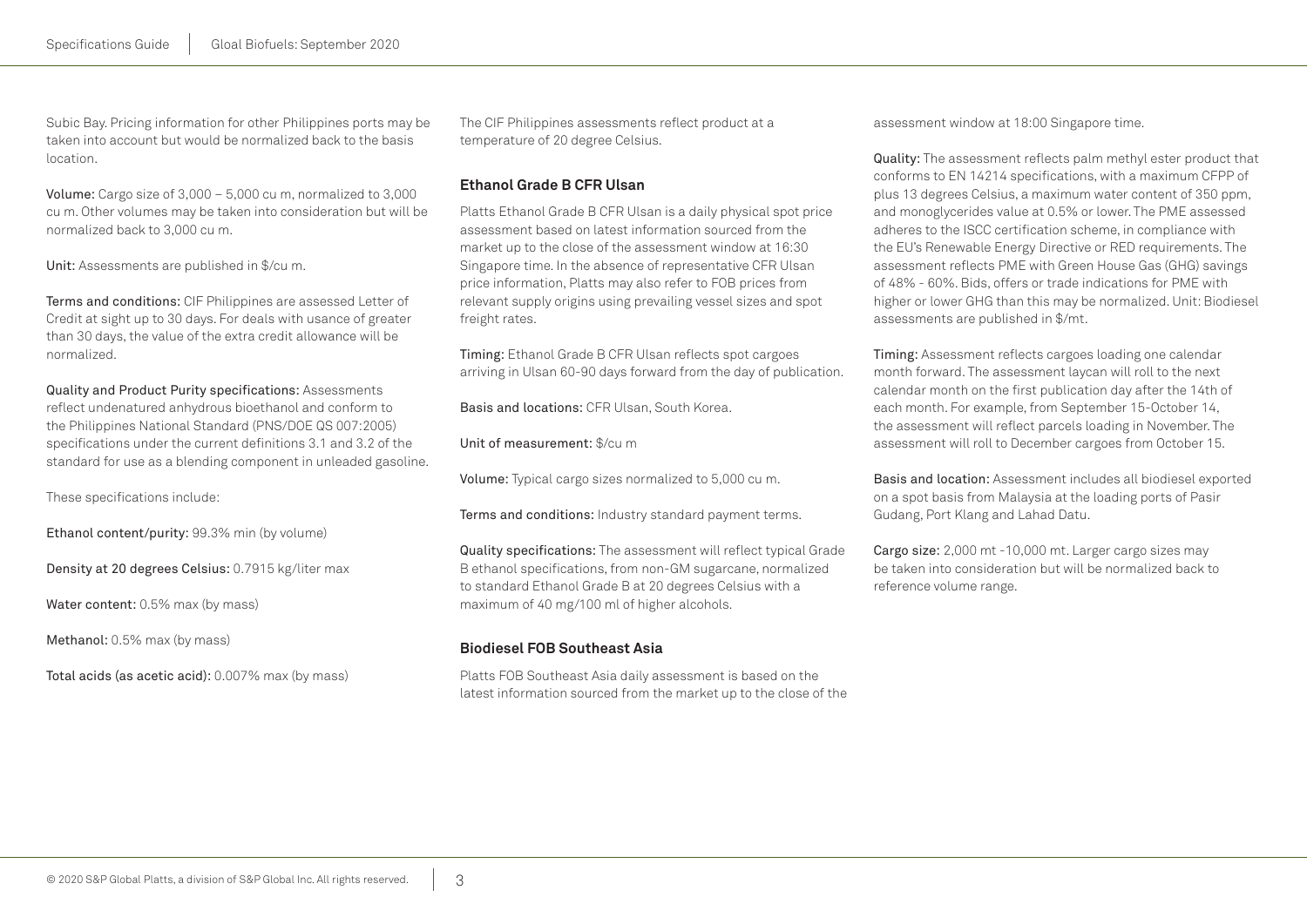# <span id="page-3-0"></span>**Europe**

| Assessment                                                       | <b>CURRENCY CODE</b> |                | Mavg    | Wavg            | <b>CUR</b><br><b>CONV TYPE</b> |        | <b>CONTRACT CONTRACT</b><br><b>BASIS</b> | <b>LOCATION</b>                    | <b>DELIVERY PERIOD</b>                                                        |       | MIN SIZE MAX SIZE UOM |             | <b>CONV</b> |
|------------------------------------------------------------------|----------------------|----------------|---------|-----------------|--------------------------------|--------|------------------------------------------|------------------------------------|-------------------------------------------------------------------------------|-------|-----------------------|-------------|-------------|
| <b>Ethanol (Fuel Grade)</b>                                      |                      |                |         |                 |                                |        |                                          |                                    |                                                                               |       |                       |             |             |
| Ethanol T2 FOB Rotterdam German<br>Spec                          | €/cu m               | AAVLD00        |         | AAVLD03 AAVLD04 |                                | Spot   | <b>FOB</b>                               | Rotterdam                          | 3-15 days forward (Monday-Tuesday) 5-15 days forward (Wednesday-Friday) 1,000 |       | 2,000                 | cubic meter |             |
| Ethanol T2 FOB Rotterdam                                         | €/cu m               | AAYDT00        | AAYDT03 | AASLT00         |                                | Spot   | <b>FOB</b>                               | Rotterdam                          | 3-15 days forward (Monday-Tuesday) 5-15 days forward (Wednesday-Friday) 1,000 |       | 2,000                 | cubic meter |             |
| Ethanol T2 FOB Rotterdam German<br>Spec                          | $\frac{C}{2}$ / cu m | AAVLD10        | AAVLD13 | AAVLD14         |                                | Spot   | <b>FOB</b>                               | Rotterdam                          | 3-15 days forward (Monday-Tuesday) 5-15 days forward (Wednesday-Friday) 1,000 |       | 2,000                 | cubic meter |             |
| Ethanol T2 FOB Rotterdam                                         | $\frac{C}{2}$ /cu m  | AAYDT10        |         | AAYDT13 AAYDT14 |                                | Spot   | <b>FOB</b>                               | Rotterdam                          | 3-15 days forward (Monday-Tuesday) 5-15 days forward (Wednesday-Friday) 1,000 |       | 2,000                 | cubic meter |             |
| Ethanol T1 FOB Rotterdam                                         | $\frac{C}{2}$ /cu m  | AAWU000        | AAWUQ03 | AAWU004         |                                | Spot   | <b>FOB</b>                               | Rotterdam                          | 3-15 days forward (Monday-Tuesday) 5-15 days forward (Wednesday-Friday) 1,000 |       | 2,000                 | cubic meter |             |
| Ethanol T1 CIF NWE Cargo                                         | $\frac{C}{2}$ /cu m  | AAYDS00        |         | AAYDS03 AASLS00 |                                | Spot   | CIF                                      | Rotterdam                          | 10-25 days forward (Monday-Friday)                                            | 3,000 |                       | cubic meter |             |
| <b>Ethanol futures</b>                                           |                      |                |         |                 |                                |        |                                          |                                    |                                                                               |       |                       |             |             |
| T2 Ethanol Futures Assessment M1                                 | €/cu m               | AAXCL00        |         |                 |                                | Future |                                          | Ethanol T2 FOB Rotterdam (AAYDT00) |                                                                               | 1,000 |                       | cubic meter |             |
| T2 Ethanol Futures Assessment M2                                 | €/cu m               | AAXCM00        |         |                 |                                | Future |                                          | Ethanol T2 FOB Rotterdam (AAYDT00) |                                                                               | 1,000 |                       | cubic meter |             |
| T2 Ethanol Futures Assessment M3                                 | €/cu m               | AAXCN00        |         |                 |                                | Future |                                          | Ethanol T2 FOB Rotterdam (AAYDT00) |                                                                               | 1,000 |                       | cubic meter |             |
| T2 Ethanol Futures Assessment M4                                 | €/cu m               | AAXCO00        |         |                 |                                | Future |                                          | Ethanol T2 FOB Rotterdam (AAYDT00) |                                                                               | 1,000 |                       | cubic meter |             |
| T2 Ethanol Futures Assessment M5                                 | €/cu m               | AAXCP00        |         |                 |                                | Future |                                          | Ethanol T2 FOB Rotterdam (AAYDT00) |                                                                               | 1,000 |                       | cubic meter |             |
| T2 Ethanol Futures Assessment M6                                 | €/cu m               | AAXCQ00        |         |                 |                                | Future |                                          | Ethanol T2 FOB Rotterdam (AAYDT00) |                                                                               | 1,000 |                       | cubic meter |             |
| <b>Biodiesel</b>                                                 |                      |                |         |                 |                                |        |                                          |                                    |                                                                               |       |                       |             |             |
| FAME -10 FOB ARA RED                                             | \$/mt                | AAWGH00        | AAWGH03 | AAWGH04         |                                | Spot   | <b>FOB</b>                               | <b>ARA</b>                         | 3-15 days forward (Monday-Tuesday) 5-15 days forward (Wednesday-Friday) 1,000 |       | 3,000                 | metric ton  |             |
| FAME 0 FOB ARA RED                                               | $\frac{m}{2}$        | AAWGI00        | AAWGI03 | AAWGI04         |                                | Spot   | FOB                                      | <b>ARA</b>                         | 3-15 days forward (Monday-Tuesday) 5-15 days forward (Wednesday-Friday) 1,000 |       | 3,000                 | metric ton  |             |
| SME FOB ARA RED                                                  | $\frac{m}{2}$        | AAWGJ00        | AAWGJ03 | AAWGJ04         |                                | Spot   | <b>FOB</b>                               | <b>ARA</b>                         | 3-15 days forward (Monday-Tuesday) 5-15 days forward (Wednesday-Friday) 1,000 |       | 3,000                 | metric ton  |             |
| RME FOB ARA RED                                                  | \$/mt                | AAWGK00        | AAWGK03 | AAWGK04         |                                | Spot   | <b>FOB</b>                               | <b>ARA</b>                         | 3-15 days forward (Monday-Tuesday) 5-15 days forward (Wednesday-Friday) 1,000 |       | 3,000                 | metric ton  |             |
| PME FOB ARA RED                                                  | $\frac{m}{2}$        | AAXNZ00        |         |                 |                                | Spot   | <b>FOB</b>                               | <b>ARA</b>                         | 3-15 days forward (Monday-Tuesday) 5-15 days forward (Wednesday-Friday) 1,000 |       | 3,000                 | metric ton  |             |
| UCOME FOB ARA RED                                                | Eur/mt               | AUMEB00        | AUMEB03 | AUMEB04         |                                | Spot   | <b>FOB</b>                               | <b>ARA</b>                         | 3-15 days forward (Monday-Tuesday) 5-15 days forward (Wednesday-Friday) 1,000 |       | 3,000                 | metric ton  |             |
| UCO CIF ARA                                                      | $\frac{m}{2}$        | <b>AUCO400</b> | AUCOA03 | AUCOA04         |                                | Spot   | CIF                                      | <b>ARA</b>                         | 15-30 days forward of assessment                                              | 300   | 1,500                 | metric ton  |             |
| <b>Biodiesel Premiums Assessments</b>                            |                      |                |         |                 |                                |        |                                          |                                    |                                                                               |       |                       |             |             |
| RED FAME 0 FOB ARA                                               | \$/mt                | AAXNT00        |         |                 |                                | Spot   | <b>FOB</b>                               | <b>ARA</b>                         | 3-15 days forward (Monday-Tuesday) 5-15 days forward (Wednesday-Friday) 1,000 |       | 3,000                 | metric ton  |             |
| RED RME FOB ARA                                                  | $\frac{m}{2}$        | AAXNU00        |         |                 |                                | Spot   | <b>FOB</b>                               | <b>ARA</b>                         | 3-15 days forward (Monday-Tuesday) 5-15 days forward (Wednesday-Friday) 1,000 |       | 3,000                 | metric ton  |             |
| RED SME FOB ARA                                                  | $\frac{m}{2}$        | AAXNX00        |         |                 |                                | Spot   | <b>FOB</b>                               | <b>ARA</b>                         | 3-15 days forward (Monday-Tuesday) 5-15 days forward (Wednesday-Friday) 1,000 |       | 3,000                 | metric ton  |             |
| RED PME FOB ARA                                                  | \$/mt                | AAXNY00        |         |                 |                                | Spot   | FOB                                      | ARA                                | 3-15 days forward (Monday-Tuesday) 5-15 days forward (Wednesday-Friday) 1,000 |       | 3,000                 | metric ton  |             |
| UCOME FOB ARA RED                                                | \$/mt                | AUMEA00        |         |                 |                                | Spot   | FOB                                      | <b>ARA</b>                         | 3-15 days forward (Monday-Tuesday) 5-15 days forward (Wednesday-Friday) 1,000 |       | 3,000                 | metric ton  |             |
| Methyl Tertiary Butyl Ether (MTBE)                               |                      |                |         |                 |                                |        |                                          |                                    |                                                                               |       |                       |             |             |
| Assessed by the Petchems team (and covered in their methodology) |                      |                |         |                 |                                |        |                                          |                                    |                                                                               |       |                       |             |             |
| Ethyl Tertiary Butyl Ether (ETBE)                                |                      |                |         |                 |                                |        |                                          |                                    |                                                                               |       |                       |             |             |
| Assessed by the Petchems team (and covered in their methodology) |                      |                |         |                 |                                |        |                                          |                                    |                                                                               |       |                       |             |             |
| <b>Modelled Prices</b>                                           |                      |                |         |                 |                                |        |                                          |                                    |                                                                               |       |                       |             |             |
| Hydrotreated Vegetable Oil (HVO)                                 | $\frac{m}{2}$        | HVNWD00        | HVNWD03 |                 |                                | Spot   | ex-refinery NWE                          |                                    |                                                                               |       |                       | metric ton  |             |
| Sustainable Aviation Fuel (SAF)                                  | $\frac{m}{2}$        | BJNWD00        | BJNWD03 |                 |                                | Spot   | ex-refinery NWE                          |                                    |                                                                               |       |                       | metric ton  |             |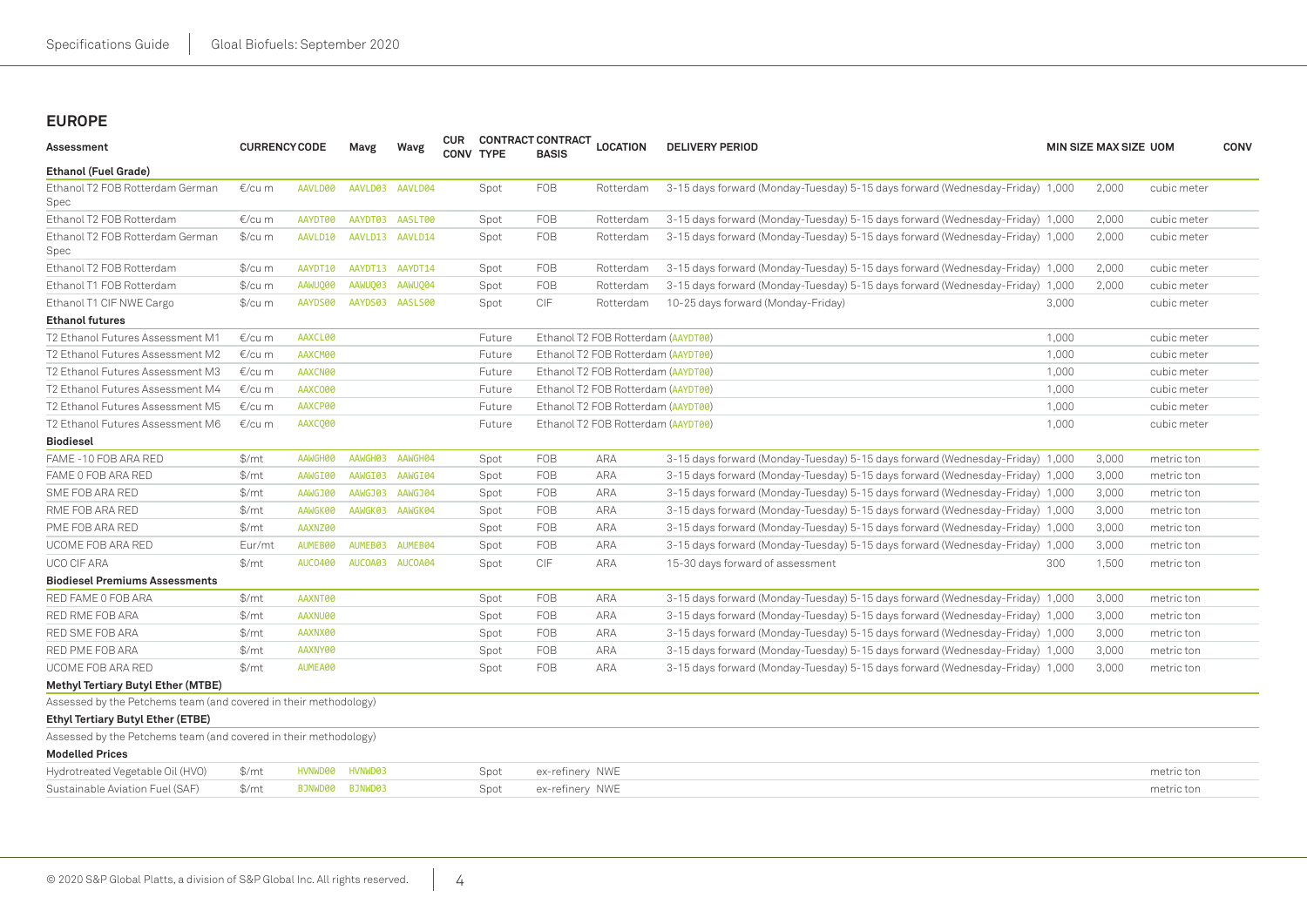# **Europe**

# **T2 Ethanol FOB Rotterdam**

Basis and Locations: Prices for T2 ethanol barges are assessed daily on a FOB ARA basis, with nomenclature of FOB Rotterdam. T2 product (duty paid for European-qualified material and free from origin restrictions) in Eur/cu m. Platts also publishes a \$/ cu m value for T2 product, using a 16:30 London time assessed value for the Eur/USD exchange rate.

Loading Options: Platts FOB ethanol assessments reflect Amsterdam-Rotterdam-Antwerp loading. The seller will not incur additional freight costs for loading from ARA loading points, compared to loading from Rotterdam, provided that costs do not exceed standard market rates. The seller will notify the buyer of the port of loading in a time-frame as per standard market practice. The seller must also be prepared to make the volume available through early loading to allow for timing differences between ports to prevent delays and consequent financial losses.

Sustainability Criteria: Platts ethanol assessments reflect fuel ethanol that holds proof of sustainability obtained in the framework of voluntary schemes approved by the EU Commission. Furthermore and upon buyer's request, the seller shall exercise reasonable efforts to provide all necessary documentation for validation of the product batch against Germany's biomass web application system Nabisy. The seller shall also exercise best efforts to provide proof of sustainability documentation within 30 days from barge loading, as per ISCC and Nabisy guidelines. The buyer holds a right to audit the sustainability documentation for the sole purpose of determining the validity and veracity of these documents.

Minimum greenhouse gas saving: Platts FOB Rotterdam T2 ethanol assessments reflect material with sustainability documentation showing a minimum greenhouse gas saving

of 50% when compared to the fossil fuel comparator, as per the European Union's Fuel Quality Directive calculation. This operates in addition to the prevailing Renewable Energy Directive (RED) requirement, with the highest requirement for GHG savings taking precedence.

Timing: Platts ethanol assessments for T2 FOB Rotterdam barges reflect loading 3-15 days forward (Monday-Tuesday) and 5-15 days forward (Wednesday-Friday) from the date of publication.

Volume: Assessments reflect standard, transactable size of 1,000-2,000 mt, normalized to 1,000 mt.

Product Purity Specification: Assessments reflect anhydrous, undenatured ethanol conforming to the latest edition of the European standard EN 15376 specifications for automotive fuels — ethanol as a blending component for gasoline. The ethanol must also conform to the Netherlands' customs TARIC code of CN 2207 1000, under the European Commission's latest definition of "Undenatured ethyl alcohol of an alcoholic strength by volume of 80% vol. or higher."

Temperature: The European automotive fuel ethanol assessment reflects product at a temperature of 20 degrees Celsius with a reference conversion metric tons to cu m: 0.7887.

#### Note:

1) The Platts T2 ethanol assessments reflect a barge market, however parties involved in transactions may also opt to load on a vessel or do pump overs. Performance by ship-to-ship transfers can take place as long as mutually agreed. A buyer may opt to nominate a vessel instead of a typical barge, provided the physical dimensions of the performing vessel comply with the requirements of the designated port. Should a buyer opt to nominate a vessel and delay in loading occurs, the seller will face demurrage exposure limited to the transacted size, while

the buyer will face demurrage costs consequential to his choice of vessel.

For example, if the sale was done for 2,000 mt and the buyer nominates a 12,500 mt vessel, the seller will incur demurrage cost for 2,000 mt, while the buyer will face the demurrage cost of the remaining 10,500 mt. In this instance leading to a consequential demurrage cost, the seller must show good endeavor and not wilfully obstruct the timely loading process in order to disadvantage the buyer.

2) Effective October 1, 2012, Platts assesses T2 FOB Rotterdam ethanol quote fully at par with the T2 FOB Rotterdam Germanspec assessment.

3) Platts European ethanol assessments reflect products that are lawfully sourced within the marketplace. Platts considers in its assessment process ethanol based on its chemical structure and is not currently distinguishing between feedstocks used in its manufacture.

# **T2 Ethanol futures**

T2 ethanol futures trade in lots of 100 cu m and settle on the arithmetic average of the mid-point of the high and low quotations for physical T2 undenatured ethanol assessments published by Platts during the determined contract month.

Platts T2 ethanol futures values are assessed for the next six calendar months from the date of publication and are denoted in Eur/cu m. The assessments roll forward on the first business day of each month and reflect the close of European markets time stamped at 16:30 London time, subject to the typical guidelines of the Platts Market On Close assessment process.

# **T1 Ethanol Northwest Europe**

Basis and Locations: Prices for T1 (European Union duties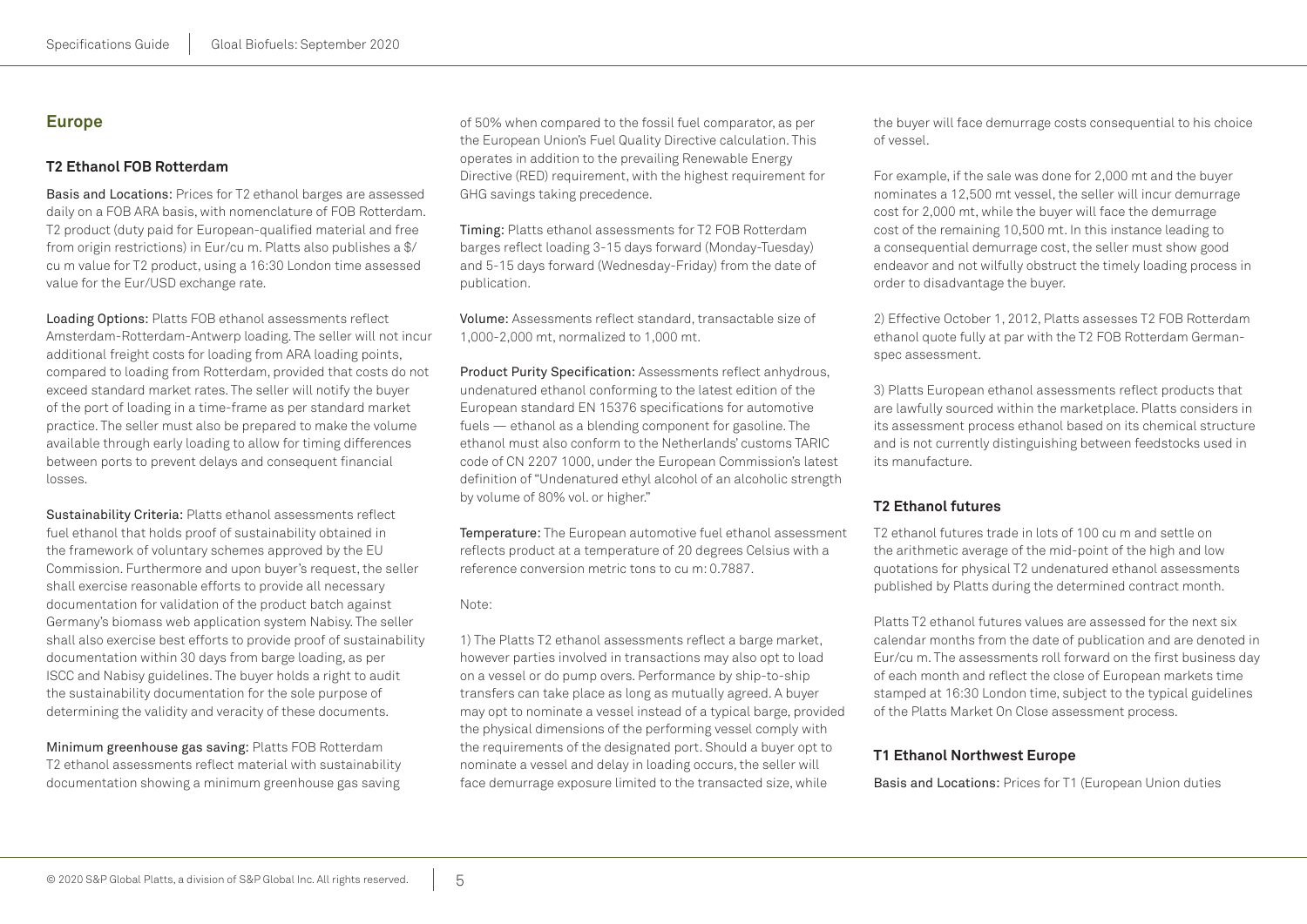unpaid) ethanol barges and cargoes are assessed daily on a FOB Rotterdam and CIF NWE basis, respectively, in \$/cu m.

Sustainability Criteria: Platts ethanol assessments reflect fuel ethanol that holds proof of sustainability obtained in the framework of voluntary schemes approved by the EU Commission.

Minimum greenhouse gas saving: Platts FOB Rotterdam T1 ethanol assessments reflect material with sustainability documentation showing a minimum greenhouse gas saving of 50% when compared to the fossil fuel comparator, as per the European Union's Fuel Quality Directive calculation. This operates in addition to the prevailing Renewable Energy Directive (RED) requirement, with the highest requirement for GHG savings taking precedence.

Timing: Platts ethanol assessments for T1 FOB Rotterdam barges reflect loading 3-15 days forward (Monday-Tuesday) and 5-15 days forward (Wednesday-Friday) from the date of publication. Platts European ethanol assessments for T1 CIF Northwest European T1 cargoes reflect delivery 10-25 days forward from date of publication.

Volume: Standard transactable size of 1,000-2,000 mt, normalized to 1,000 mt, the equivalent in cu m for FOB Rotterdam barges and a minimum of 3,000 mt or the equivalent in cu m for T1 CIF NWE cargoes.

Product Purity and Specification: Assessments are for anhydrous, undenatured ethanol conforming to the latest edition of the European standard EN 15376 specifications for automotive fuels — ethanol as a blending component for gasoline. The ethanol must also conform to the Netherlands' customs TARIC code of CN 2207 1000, under the European Commission's latest definition of "Undenatured ethyl alcohol of an alcoholic strength by volume of 80% vol. or higher.

Temperature: The European automotive fuel ethanol assessment reflects product at a temperature of 20 degrees Celsius with a

reference conversion mt to cu m: 0.7887.

T1 ethanol assessment method: The Platts T1 ethanol CIF NWE cargoes and T1 ethanol FOB Rotterdam barge assessments represent the lowest calculated net-forward value from a basket of daily established values, basis 16:30 London time, for FOB Santos anhydrous and FOB Chicago Argo Terminal ethanol, as provided by Platts' regional teams.

For the Platts European T1 CIF NWE assessment, a premium is applied to convert ASTM to EN spec in the case of the Chicago Argo Terminal value. Premiums are applied to convert ANP to EN spec and for Bonsucro Proof of Sustainability in the case of the FOB Santos anhydrous value. All premiums are based on market feedback. The net-forward calculation uses an assessment of freight rates based on freight reports and market feedback. The assessment uses a density value of 0.7887 g/cu m for converting metric tons into cu m.

T1 FOB Rotterdam barges are assessed at a fixed premium of \$12/cu m versus the T1 CIF NWE assessment, which represents logistics costs.

Platts European ethanol assessments reflect products that are lawfully sourced within the marketplace. Platts considers in its assessment process ethanol based on its chemical structure and is not currently distinguishing between feedstocks used in its manufacture.

# **Biodiesel FOB ARA**

Basis and Locations: Prices are assessed daily on a FOB Amsterdam-Rotterdam-Antwerp basis. The assessments are for T2 product; duty paid for European-qualified material and free from origin restrictions.

Unit: Assessment is published in \$/mt and Eur/Mt for UCOME

Sustainability Criteria: Platts biodiesel assessments

reflect product that holds proof of sustainability obtained in the framework of voluntary schemes approved by the EU Commission. Proof of Sustainability documentation should be provided to the buyer within a maximum of 20 working days from the date of Bill of Lading. All biodiesel barge assessments reflect material of 100% virgin vegetable oil (VVO) origin except for UCOME. This applies to both physical material and sustainability certification delivered to the buyer. Platts will continue to publish bids, offers and trades for non-VVO product and the associated data points will be normalized to reflect 100% VVO as part of the assessment process. All Platts FOB ARA biodiesel assessments except for SME and UCOME reflect material with sustainability documentation showing a minimum greenhouse gas saving of 50% when compared to the fossil fuel comparator, as per the European Union's Fuel Quality Directive calculation.

Platts will only consider bids, offers and transactions where, upon buyer's request, the seller shall exercise reasonable efforts to provide documentation describing:

1) the biodiesel feedstock type and percentage of each feedstock in case of blendstocks;

2) the country of origin of the feedstock;

3) a declaration of land use on which feedstock was grown on or after January 1, 2008.

4) The buyer holds a right to audit the sustainability documentation for the sole purpose of determining the validity and veracity of these documents.

Timing: The assessments reflect barges loading 3-15 days forward (Monday-Tuesday) and 5-15 days forward (Wednesday-Friday) from the date of publication.

Volume: a standard size of1,000-3,000 mt, normalized to 1,000 mt. The operational tolerance reflected for European biodiesel barge assessments is plus or minus 2%.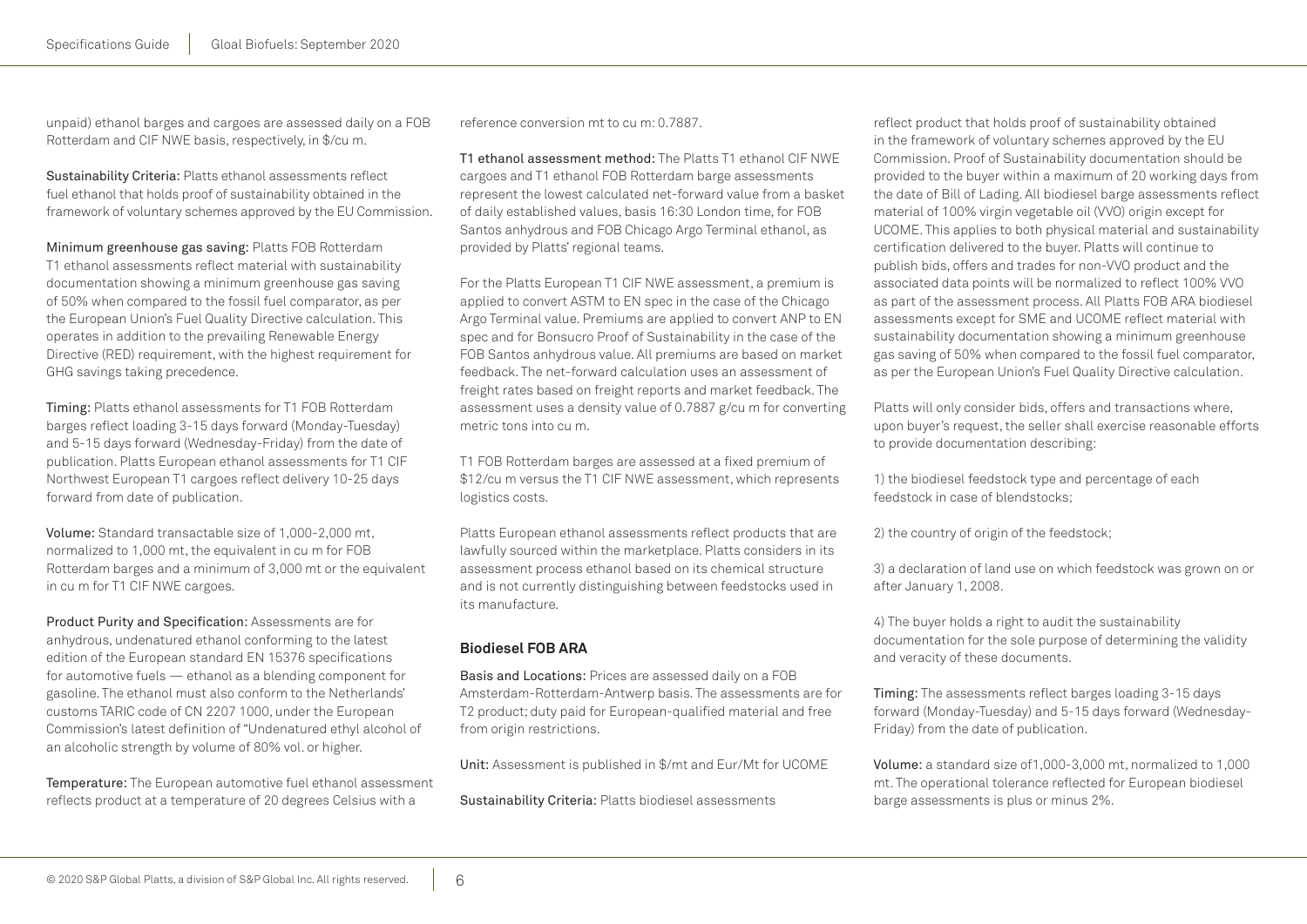#### Product Purity Specification:

Platts assesses six grades of biodiesel - Fatty Acid Methyl Ester minus 10 (FAME -10), FAME 0, Soy Methyl Ester (SME), Rapeseed Methyl Ester (RME), Palm oil Methyl Ester (PME) and Used Cooking Oil Methyl Ester (UCOME).

- FAME -10 assessments reflect product that conforms to EN 14214 specifications with a maximum cold filter plugging point (CFPP) of minus 10 degrees Celsius and a maximum water content of 350 ppm.
- FAME 0 assessments reflect product that conforms to EN 14214 specifications with a maximum CFPP of 0 degrees Celsius and a maximum water content of 350 ppm.
- SME assessments reflect product that conforms to EN 14214 specifications with maximum Iodine of 135g/100g, minimum Cetane of 47, a maximum CFPP of minus 3 degrees Celsius and a maximum water content of 400 ppm.
- RME assessments reflect product that conforms to EN 14214 specifications with a maximum CFPP of minus 12 degrees Celsius and a maximum water content of 300 ppm.
- PME assessments reflect product that conforms to EN 14214 specifications with a maximum CFPP of plus 13 degrees Celsius and a maximum water content of 350 ppm.
- UCOME assessments reflect product meeting the EN14214 specification, with a maximum CFPP of 0 degrees Celsius, a maximum water content of 350 ppm with minimum GHG savings of 87%. The assessment would also reflect RED and German mandate compliant material eligible for UK and Dutch double-counting.

Biodiesel blended with any non-bio additives will not be included in the assessment, with the exception of the BHT anti-oxidant.

The assessment excludes tax refunds or other rebates.

Calculation for FAME -10 assessments: Platts assessed RED FAME -10 biodiesel using a fixed calculation based on FAME 0, RME, PME and SME assessments. Platts determines the RED FAME -10 assessment as the most competitive method of replacement, using the ratios of blendstocks in the following table, plus a \$5/mt logistic cost. Should the assessment for RED RME be lower than the corresponding RED FAME -10 replacement calculation, logistical costs will be ignored.

#### Blendstock ratios:

- 1) 10% FAME 0 and 90% RME
- 2) 15% SME and 85% RME
- 3) 8% PME and 92% RME

The logistical costs reflect recirculation and retesting costs. In the event that price indications for FAME -10 are received, then Platts may also reflect those in the assessments.

Biodiesel premium assessments: The majority of spot physical and paper biodiesel trades in Europe are transacted as premiums over the ICE 10ppm low Sulfur Gasoil futures contract. Platts publishes the outright price of all biodiesel qualities and grades and the corresponding premiums for a select number. The premium for each assessment is determined by subtracting from the full outright price assessment the weighted average value of the front month(s) ICE low sulfur gasoil future(s) across the date range reflected in the price assessment.

The weighted average ICE low sulfur gasoil value for the biodiesel assessment laycan is calculated per the following:

Front-month ICE low sulfur gasoil future value x (number of days front-month contract not expired during assessment laycan /

total number of days in assessment laycan) plus

Second-month ICE low sulfur gasoil future value x (number of days front-month contract is expired during assessment laycan / total number of days in assessment laycan)

#### **Biodiesel Feedstock: Used Cooking Oil (UCO) CIF ARA**

Basis and Locations: Prices are assessed daily on a CIF Amsterdam-Rotterdam-Antwerp basis. The assessments are for T2 product; duty paid for European-qualified material and free from origin restrictions.

Unit: Assessment is published in \$/mt

Timing: The assessment reflects flexi bags loading 15-30 days forward from the date of publication.

Volume: a standard size of 300-1500 mt.

Product Purity Specification: UCO assessments reflect material with a maximum of 5% FFA (or a maximum of 6% from May 16 to August 15 to reflect summer spec), a maximum of 2% MIU (or a maximum of 3% from May 16 to August 15 to reflect summer spec), maximum 50ppm sulfur and a minimum of 80gr iodine per 100gr of used cooking oil.

#### **Hydrotreated Vegetable Oil (HVO)**

HVO, also known as renewable diesel, is an ex-refinery price based on cost calculations from our Platts Analytics team. The cost-based assessment for HVO is published on an ex-refinery NWE basis, and is comprised of a number of existing Platts assessments and other fixed costs.

The HVO inputs are Used Cooking Oil CIF ARA [AUCOA00] and Hydrogen Netherlands SMR [HXNMA00] added to fixed renewable diesel refinery costs, then deducting the by-product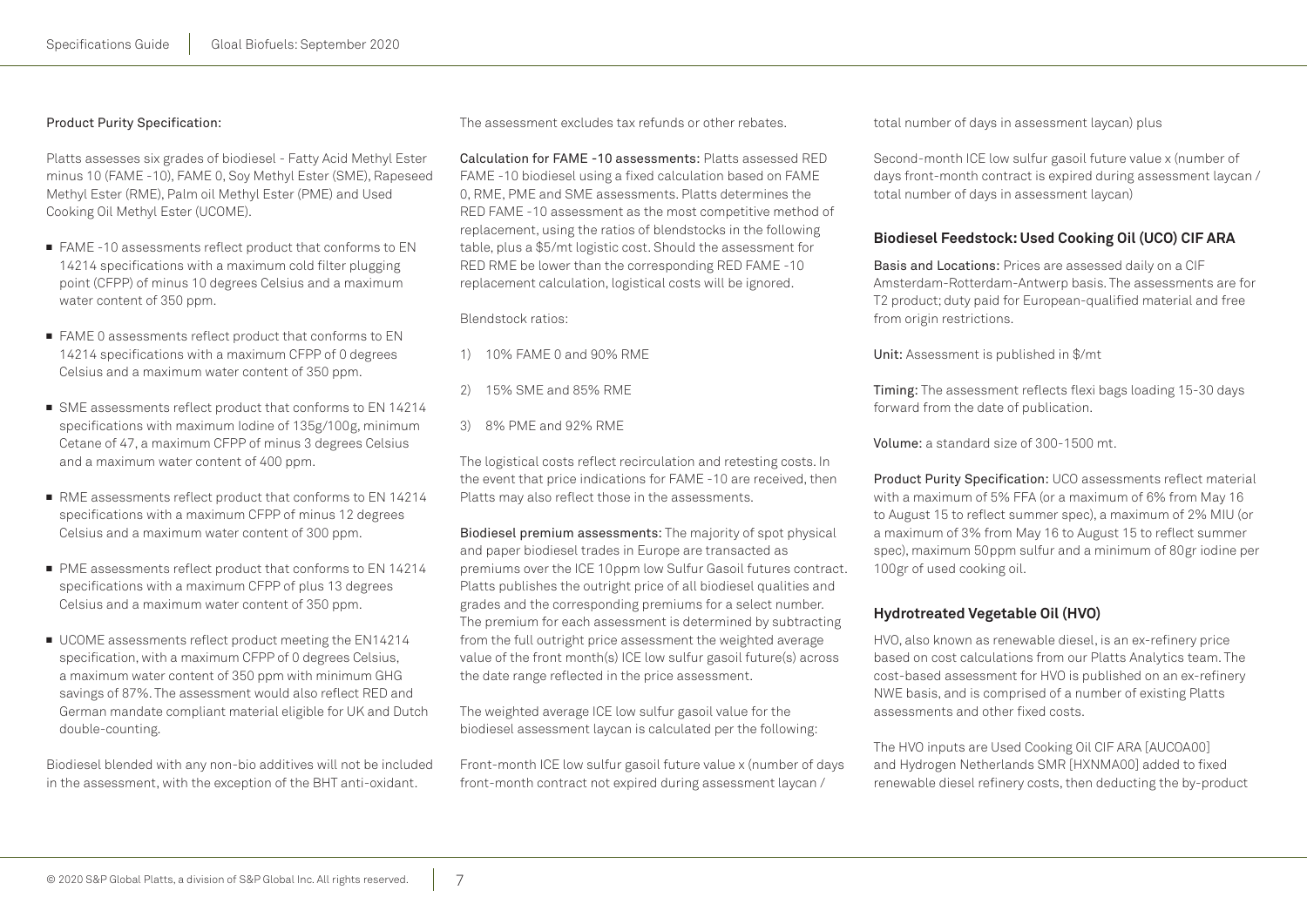| credits to include FOB ARA Propane [PMAAS00] and Naphtha CIF<br>NWE cargoes [PAAAL00]. | calculations from our Platts Analytics team. The cost-based<br>assessments for SAF is published on an ex-refinery NWE basis,<br>and is comprised of a number of existing Platts assessments and | and Hydrogen Netherlands SMR [HXNMA00] added to fixed<br>renewable biojet refinery costs, then deducting the by-product<br>credits to include FOB ARA Propane [PMAAS00], Naphtha CIF |
|----------------------------------------------------------------------------------------|-------------------------------------------------------------------------------------------------------------------------------------------------------------------------------------------------|--------------------------------------------------------------------------------------------------------------------------------------------------------------------------------------|
| Sustainable Aviation Fuel (SAF)                                                        | other fixed costs.                                                                                                                                                                              | NWE cargoes [PAAAL00] and Diesel CIF NWE ARA Cargoes<br>[AAVBG00].                                                                                                                   |
| SAF, also known as biojet, is an ex-refinery price based on cost                       | The SAF inputs are Used Cooking Oil CIF ARA [AUCOA00]                                                                                                                                           |                                                                                                                                                                                      |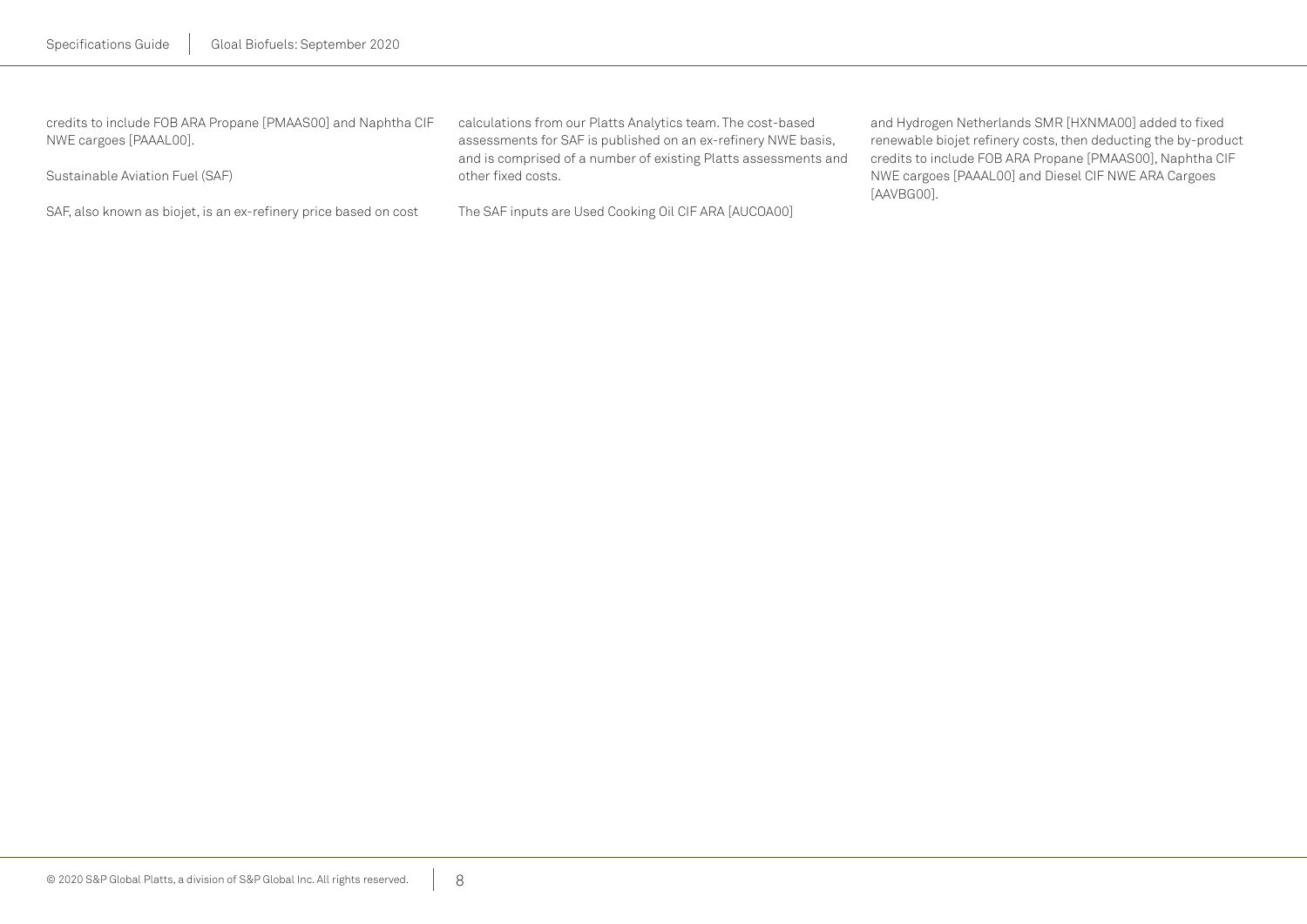# <span id="page-8-0"></span>**Americas**

| Assessment                                                                         | <b>CURRENCY</b> | CODE           |         | Mavg Wavg       | <b>CONTRACT</b><br><b>BASIS</b> | <b>LOCATION</b>        | <b>DELIVERY PERIOD</b>              | <b>MIN SIZE</b> | <b>MAX SIZE</b> | <b>UOM</b>  |
|------------------------------------------------------------------------------------|-----------------|----------------|---------|-----------------|---------------------------------|------------------------|-------------------------------------|-----------------|-----------------|-------------|
| Brazil Ethanol Hydrous and Anhydrous Ethanol (Fuel Grade)                          |                 |                |         |                 |                                 |                        |                                     |                 |                 |             |
| Ethanol FOB Santos Cargo c/gal                                                     | ¢/gal           | AATAE00        |         | AATAE03 AATAE04 | <b>FOB</b>                      | Santos, Brazil         | 10-30 days from date of publication | 10,000 cu m     |                 | gallon      |
| Ethanol FOB Santos Cargo \$/cu m                                                   | \$/cu m         | AAWF000        |         | AAWF003 AAWF004 | <b>FOB</b>                      | Santos, Brazil         | 10-30 days from date of publication | 10,000 cu m     |                 | cubic meter |
| Ethanol FOB Santos Cargo Real/cu m                                                 | Real/cu m       | AAWFP00        |         | AAWFP03 AAWFP04 | <b>FOB</b>                      | Santos, Brazil         | 10-30 days from date of publication | 10,000 cu m     |                 | cubic meter |
| Anhydrous ANP Domestic Ex-mill Ribeirao with taxes                                 | Real/cu m       | AAXNN00        |         |                 | EXW                             | ex-mill Ribeirao Preto | 1-7 days from date of publication   | 500 cu m        | 1,500 cu m      | cubic meter |
| Hydrous FOB Santos/Paranagua \$/cu m                                               | \$/cu m         | AAXNR00        |         |                 | <b>FOB</b>                      | Santos, Brazil         | 20-30 days from date of publication | 5,000 cu m      |                 | cubic meter |
| Hydrous ANP Domestic Ex-mill Ribeirao with taxes                                   | Real/cu m       | AAXNQ00        |         |                 | <b>EXW</b>                      | ex-mill Ribeirao Preto | 1-7 days from date of publication   | 500 cu m        | 1,500 cu m      | cubic meter |
| Raw Sugar Equivalent                                                               | c/lb            | AAX0A00        |         |                 | FOB                             | Santos, Brazil         |                                     |                 |                 | pound       |
| Grade B FOB Santos/Paranagua                                                       | \$/cu m         | AAXNS00        |         |                 | FOB                             | Santos/Paranagua       | 20-30 days from date of publication | 5,000 cu m      |                 | cubic meter |
| NNE Brazil delivered Suape anhydrous weekly                                        | Real/cu m       | AAXFW04        |         |                 | <b>DAP</b>                      | Suape, Pernambuco      | 1-15 days from date of publication  | 250 cu m        | 1000 cu m       | cubic meter |
| Anhydrous ethanol spot FOB Santos direct to NYH FOB incl. \$/gal<br>D5 RIN \$/Gal  |                 | AAXNO00        |         |                 | <b>CIF</b>                      | New York Harbor        |                                     |                 |                 | gallon      |
| Anhydrous ethanol spot FOB Santos direct to NYH FOB incl. \$/cu m<br>D5 RIN \$/CBM |                 | AAXNP00        |         |                 | CIF                             | New York Harbor        |                                     |                 |                 | cubic meter |
| <b>Biodiesel</b>                                                                   |                 |                |         |                 |                                 |                        |                                     |                 |                 |             |
| Biodiesel B100 SME Chicago                                                         | $\frac{d}{g}$   | AAURR00        | AAURR03 |                 | <b>FOB</b>                      | Chicago                | 3-10 days forward                   | 150             | 3,000           | barrels     |
| Biodiesel B100 SME Houston                                                         | ¢/gal           | AAURS00        | AAURS03 |                 | FOB                             | Houston                | 3-10 days forward                   | 150             | 3,000           | barrels     |
| Renewable Identification Number (RIN) Assessments                                  |                 |                |         |                 |                                 |                        |                                     |                 |                 |             |
| Ethanol (D6) RIN Rolling Year 1                                                    | $\frac{d}{R}$   | RINCY01        |         |                 |                                 |                        |                                     | 500,000         |                 | <b>RIN</b>  |
| Ethanol (D6) RIN Rolling Year 2                                                    | $\frac{4}{R}$   | RINCY02        |         |                 |                                 |                        |                                     | 500,000         |                 | <b>RIN</b>  |
| Ethanol (D6) RIN Rolling Year 3                                                    | $\frac{4}{R}$   | RINCY03        |         |                 |                                 |                        |                                     | 500,000         |                 | <b>RIN</b>  |
| Ethanol RIN Cal 20XX                                                               | $\frac{4}{R}$   | <b>RD620XX</b> |         |                 |                                 |                        |                                     | 500,000         |                 | <b>RIN</b>  |
| Biodiesel (D4) RIN Rolling Year 1                                                  | $\frac{4}{R}$   | BDRCY01        |         |                 |                                 |                        |                                     | 250,000         |                 | <b>RIN</b>  |
| Biodiesel (D4) RIN Rolling Year 2                                                  | $\frac{A}{A}$   | BDRCY02        |         |                 |                                 |                        |                                     | 250,000         |                 | <b>RIN</b>  |
| Biodiesel (D4) RIN Rolling Year 3                                                  | $\frac{A}{A}$   | BDRCY03        |         |                 |                                 |                        |                                     | 250,000         |                 | <b>RIN</b>  |
| Biodiesel RIN Cal 20XX                                                             | $\frac{A}{A}$   | <b>RD420XX</b> |         |                 |                                 |                        |                                     | 250,000         |                 | <b>RIN</b>  |
| Advanced biofuel (D5) RIN Rolling Year 1                                           | $\frac{d}{R}$   | ABRCY01        |         |                 |                                 |                        |                                     | 100,000         |                 | <b>RIN</b>  |
| Advanced biofuel (D5) RIN Rolling Year 2                                           | $\frac{A}{A}$   | ABRCY02        |         |                 |                                 |                        |                                     | 100,000         |                 | <b>RIN</b>  |
| Advanced biofuel (D5) RIN Rolling Year 3                                           | $\frac{A}{A}$   | ABRCY03        |         |                 |                                 |                        |                                     | 100,000         |                 | <b>RIN</b>  |
| Advanced Biofuel RIN Cal 20XX                                                      | $\frac{A}{A}$   | <b>RD520XX</b> |         |                 |                                 |                        |                                     | 100,000         |                 | <b>RIN</b>  |
| Cellulosic biofuel (D3) RIN Rolling Year 1                                         | $\frac{4}{R}$   | CBRCY01        |         |                 |                                 |                        |                                     | 100.000         |                 | <b>RIN</b>  |
| Cellulosic biofuel (D3) RIN Rolling Year 2                                         | ¢/RIN           | CBRCY02        |         |                 |                                 |                        |                                     | 100,000         |                 | <b>RIN</b>  |
| Cellulosic biofuel (D3) RIN Rolling Year 3                                         | $\frac{A}{A}$   | CBRCY03        |         |                 |                                 |                        |                                     | 100,000         |                 | <b>RIN</b>  |
| Cellulosic Biofuel RIN Cal 20XX                                                    | ¢/RIN           | <b>RD320XX</b> |         |                 |                                 |                        |                                     | 100,000         |                 | <b>RIN</b>  |
| Renewable Volume Obligation 20XX                                                   | ¢/gal           | <b>RVOYØXX</b> |         |                 |                                 |                        |                                     |                 |                 | gal         |
| Renewable Volume Obligation Current Year                                           | ¢/gal           | <b>RVOR002</b> |         |                 |                                 |                        |                                     |                 |                 |             |
| *In codes such as RD620XX, XX refers to the calendar year. E.g., RD62020           |                 |                |         |                 |                                 |                        |                                     |                 |                 |             |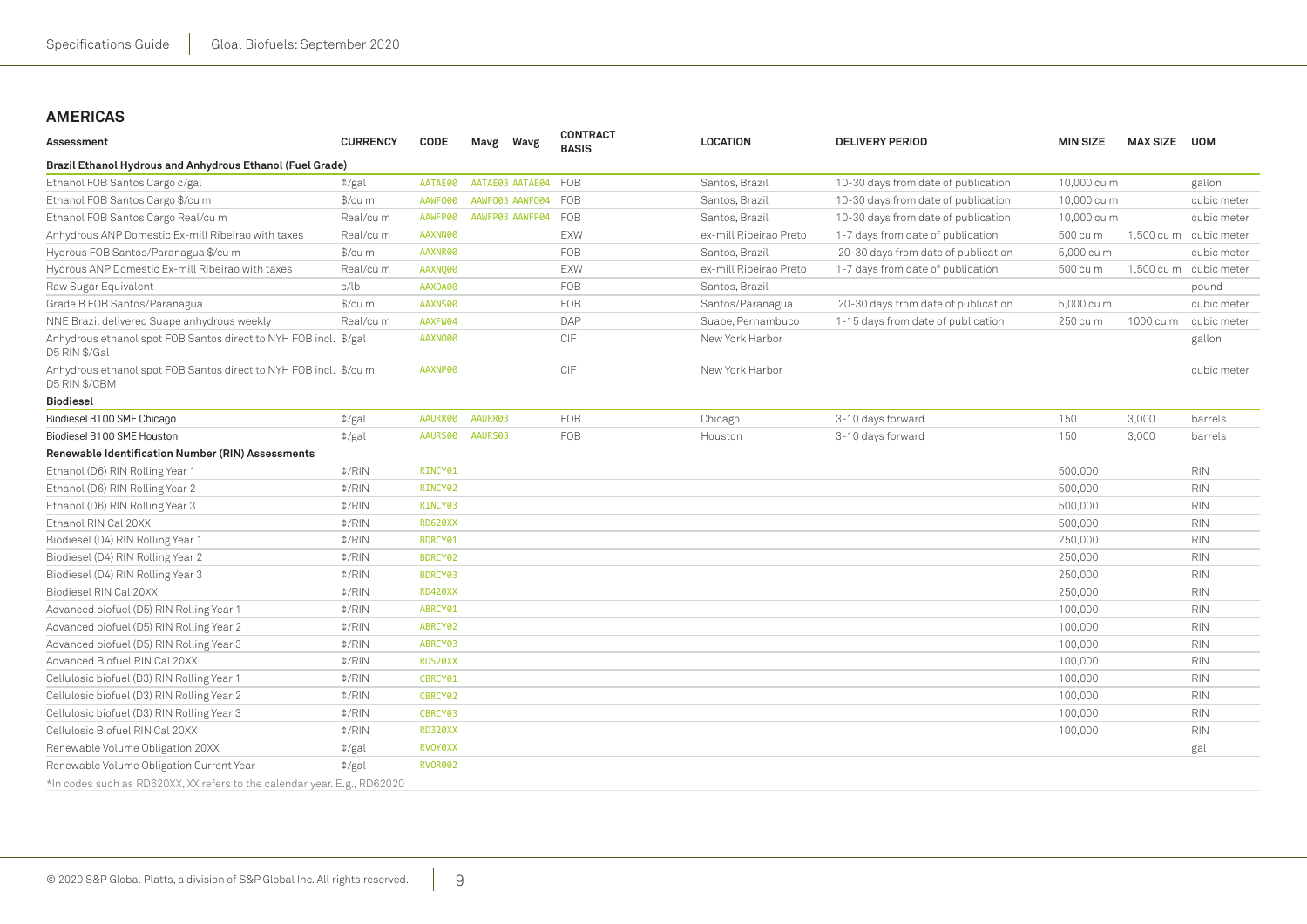# **Americas**

| Assessment                                                                                                                    | <b>CURRENCY</b> | CODE               |                    | Mavg Wavg             | <b>CONTRACT</b><br><b>BASIS</b>                                                          | <b>LOCATION</b>                                                   | <b>DELIVERY PERIOD</b>                                                                                                                                                                                                                     | <b>MIN SIZE</b> | <b>MAX SIZE</b> | <b>UOM</b>    |
|-------------------------------------------------------------------------------------------------------------------------------|-----------------|--------------------|--------------------|-----------------------|------------------------------------------------------------------------------------------|-------------------------------------------------------------------|--------------------------------------------------------------------------------------------------------------------------------------------------------------------------------------------------------------------------------------------|-----------------|-----------------|---------------|
| Ethanol (fuel grade)                                                                                                          |                 |                    |                    |                       |                                                                                          |                                                                   |                                                                                                                                                                                                                                            |                 |                 |               |
| Ethanol Chicago (terminal)                                                                                                    | $\phi$ /gal     | AALRI00            | AALRJ00            |                       | <b>ITT</b>                                                                               | ITT Kinder Morgan Argo<br>Terminal, Chicago                       | 5-15 days forward                                                                                                                                                                                                                          | 5,000           |                 | barrels       |
| Ethanol Chicago IL Swap Mo01                                                                                                  | $\frac{d}{g}$   | ESCM001            |                    |                       | Ethanol Chicago (terminal)                                                               | Chicago area terminals                                            | Next calendar month forward                                                                                                                                                                                                                | 42,000          |                 | gallons       |
| Ethanol Chicago IL Swap Mo02                                                                                                  | $\frac{d}{g}$   | <b>ESCM002</b>     |                    |                       | Ethanol Chicago (terminal)                                                               | Chicago area terminals                                            | Two calendar months forward                                                                                                                                                                                                                | 42,000          |                 | gallons       |
| Ethanol Chicago (Rule 11)                                                                                                     | $\phi$ /gal     | AAVWD00            | AAVWD03            |                       | FOB                                                                                      | Chicago                                                           | This week (Monday through Wednesday) Next 145,000<br>Week (Thursday, Friday)                                                                                                                                                               |                 |                 | gallons       |
| Ethanol NYH Barge (M1)                                                                                                        | $\phi$ /gal     | AAMPF00            | AAMPG00            |                       | FOB                                                                                      | New York Harbor                                                   | Front-month                                                                                                                                                                                                                                | 25,000          |                 | barrels       |
| Ethanol NYH Barge (M2)                                                                                                        | $\frac{d}{g}$   | AAUEG00            | AAUEG03            |                       | FOB                                                                                      | New York Harbor                                                   | Second-month                                                                                                                                                                                                                               | 25,000          |                 | barrels       |
| Ethanol Houston 5-15 Barge                                                                                                    | $\frac{d}{g}$   | AATGJ00            | AATGJ03            |                       | FOB                                                                                      | Houston                                                           | 5-15 days forward                                                                                                                                                                                                                          | 10,000          |                 | barrels       |
| North California Rail Car Ethanol                                                                                             | $\phi$ /gal     | AAMFT00            | AAMFW00            |                       | Dlvd rail                                                                                | Richmond, Stockton,<br>McClellan Park and<br>Sacramento terminals | This week (Monday through Thursday) Next<br>Week (Friday)                                                                                                                                                                                  | 145,000         |                 | gallons       |
| Ethanol North California Rail 70 Cl                                                                                           | $\frac{d}{g}$   | AENCA00            | AENCA03            |                       | Dlvd rail                                                                                | Richmond, Stockton,<br>McClellan Park and<br>Sacramento terminals | This week (Monday through Thursday) Next<br>Week (Friday)                                                                                                                                                                                  | 145,000         |                 | gallons       |
| Ethanol NorCal Rail Premium to Ethanol Chicago IL Swap<br>Mo01                                                                | $\phi$ /gal     | AAVXD00            | AAVXD03            |                       | Dlvd rail                                                                                | Richmond, Stockton,<br>McClellan Park and<br>Sacramento terminals | This week (Monday through Thursday) Next 145,000<br>Week (Friday)                                                                                                                                                                          |                 |                 | gallons       |
| Ethanol NorCal Rail 70 CI to Chi Spread Mo01                                                                                  | $\frac{d}{g}$   | AENCB00            | AENCB03            |                       | Dlvd rail                                                                                | Richmond, Stockton,<br>McClellan Park and<br>Sacramento terminals | This week (Monday through Thursday) Next 145,000<br>Week (Friday)                                                                                                                                                                          |                 |                 | gallons       |
| Low Carbon Fuel Standard credits (LCFS)                                                                                       |                 |                    |                    |                       |                                                                                          |                                                                   |                                                                                                                                                                                                                                            |                 |                 |               |
| Low Carbon Fuel Standard Carbon Credits Front Quarter<br>Low Carbon Fuel Standard Carbon Credits Second Quarter \$/mt of CO2e | \$/mt of CO2e   | AAXYA00<br>AAXYZ00 | AAXYA03<br>AAXYZ03 |                       |                                                                                          |                                                                   | Quarterly                                                                                                                                                                                                                                  |                 |                 | metric tonnes |
| Ethanol CI Value Per Point                                                                                                    |                 | ACIVA00            |                    |                       |                                                                                          |                                                                   | Quarterly                                                                                                                                                                                                                                  |                 |                 | metric tonnes |
| Dried Distiller Grains (DDG)                                                                                                  | $\frac{d}{g}$   |                    |                    |                       |                                                                                          |                                                                   |                                                                                                                                                                                                                                            |                 |                 | gallons       |
| Dried Distiller Grains CIF New Orleans barge                                                                                  | $\frac{f}{f}$   | AADDG00            |                    |                       | CIF                                                                                      | New Orleans                                                       | Delivery on a barge that has loaded in the<br>front-month: rolls on 25th of month                                                                                                                                                          | 1.500           |                 | short ton     |
| Dried Distiller Grains FOB Chicago truck                                                                                      | \$/st           | ACDDG00            |                    |                       | FOB                                                                                      | Channahon, Illinois                                               | Delivered to railhead during calendar month; 25<br>rolls on 21st day of the month                                                                                                                                                          |                 |                 | short ton     |
| <b>Americas</b>                                                                                                               |                 |                    |                    |                       | Friday or the last publishing day of the week.                                           |                                                                   | Timing: Loading 10-30 days forward from date of publication.                                                                                                                                                                               |                 |                 |               |
| The assessments listed below reflect the prevailing market value<br>of the specified product at the following times:          |                 |                    |                    |                       | US biofuel and RIN daily assessments: 13:30 Central Time.                                |                                                                   | Volume: Minimum 10.000 cu m.                                                                                                                                                                                                               |                 |                 |               |
| Brazil daily ethanol assessments: 13:30 Central Time.<br>Brazil weekly ethanol assessment: 16:30 Sao Paulo time every         |                 |                    |                    | <b>Brazil ethanol</b> | Ethanol FOB Brazil Cargo (Anhydrous)<br>Quality: Standard ANP anhydrous quality ethanol. |                                                                   | <b>Location:</b> Basis FOB Santos. In the absence of FOB Santos<br>pricing data, Platts may look at related markets such as the<br>domestic anhydrous ex-mill Ribeirao price assessment adjusted<br>for freight, terminal costs and taxes. |                 |                 |               |
|                                                                                                                               |                 |                    |                    |                       |                                                                                          |                                                                   |                                                                                                                                                                                                                                            |                 |                 |               |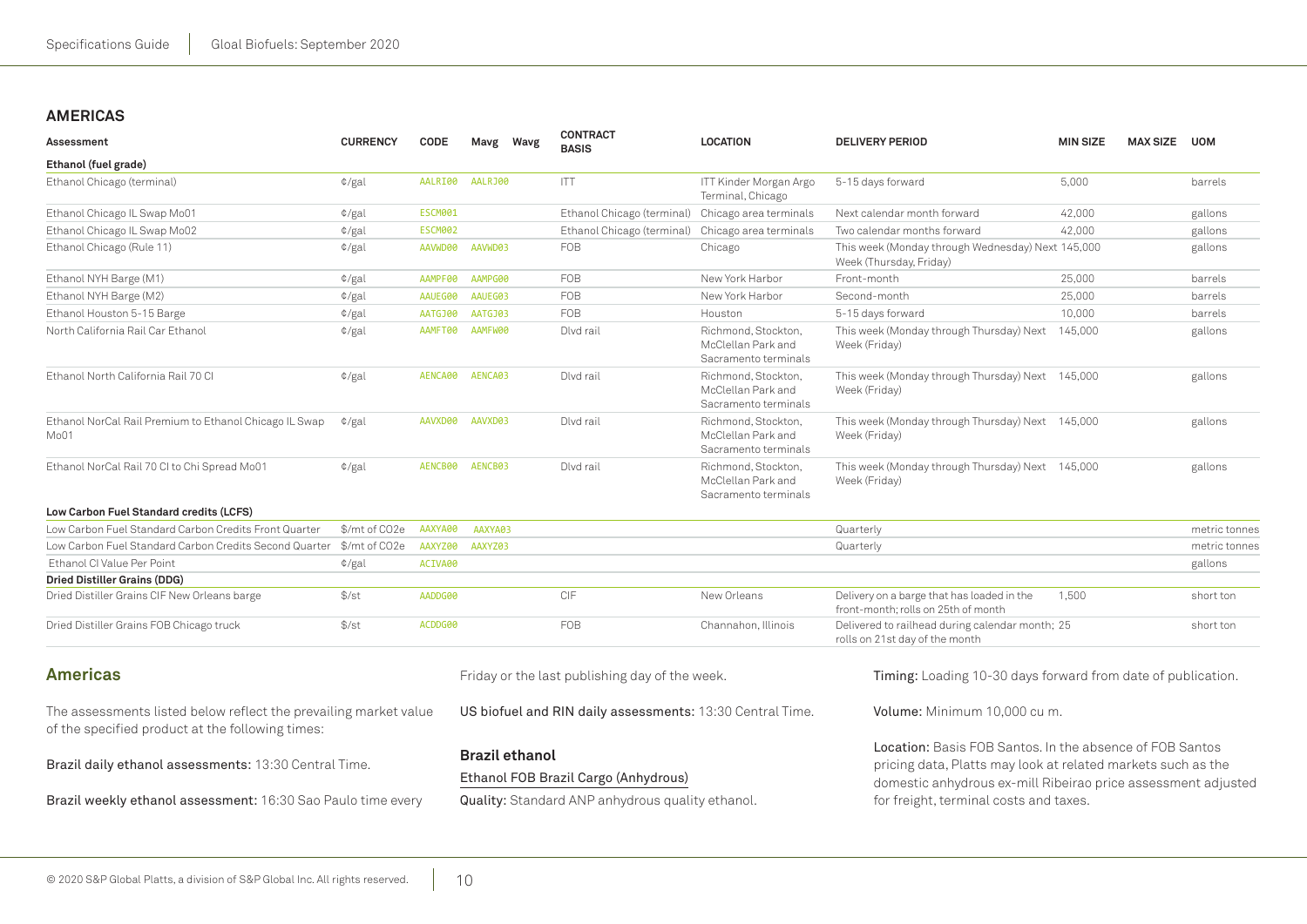Units: The assessment is published in \$/cu m and \$/gal. This is converted to Real/cu m using a 13:30 CT Platts Real/USD exchange rate assessment.

#### Anhydrous ANP domestic ex-mill Ribeirao with taxes

Quality: Standard ANP anhydrous quality ethanol

Timing: 1-7 days forward from date of publication

Volume: Minimum volume of 500 cu m and maximum volume of 1,500 cu m.

Payment: The assessment reflects payment on the day of the product transfer to 10 days after the transfer.

Location: Basis Ex-mill Ribeirao Preto, Sao Paulo. Other ex-mill locations may be normalized, taking into account key regional destinations.

Unit: Real/cu m.

Taxes: The assessment reflects the current PIS/Cofins tax of Real 130.90/cu m effective July 21, 2017. No ICMS tax is included.

In the absence of Brazil anhydrous ethanol bids, offers or trades, Platts typically applies a percentage premium as defined by the market to the value of Brazil hydrous ethanol.

#### Hydrous ANP FOB Santos

Quality: Standard ANP hydrous quality ethanol.

Timing: Loading 20-30 days forward from date of publication.

Volume: Minimum 5,000 cu m.

Location: Basis FOB Santos. In the absence of FOB Santos pricing data, Platts may look at related markets such as the domestic anhydrous ex-mill Ribeirao price assessment adjusted for freight, terminal costs and taxes

Units: \$/cu m.

## Hydrous ANP Domestic Ex-mill Ribeirao with taxes

Quality: Standard ANP hydrous quality ethanol.

Timing: Loading 1-7 days forward from date of publication.

Volume: Minimum volume of 500 cu m and maximum of 1,500 cu m.

Payment: The assessment reflects payment on the day of the product transfer to 10 days after the transfer.

Location: Ex-mill Ribeirao Preto, Sao Paulo; other ex-mill locations may be normalized taking into account key regional destinations.

#### Unit: Real/cu m

Taxes: The assessment includes the 12% ICMS tax, as well as the PIS/Cofins tax of Real 130.90/cu m effective July 21 2017.

#### Ex-mill Ribeirao Hydrous Raw Sugar equivalent

Platts publishes an ex-mill Ribeirao Preto hydrous ethanol raw sugar equivalent value in cents/lb. This is calculated using the Hydrous ANP domestic ex-mill Ribeirao with taxes assessment, and taking into account the ICMS and PIS tax as well as freight and elevation costs to Santos. Platts also converts the ethanol price to ATR (Total Recoverable sugar) value, then to sugar equivalent. To allow an accurate comparison between the Platts raw sugar equivalent value and the ICE New York Sugar No. 11 futures contract, Platts normalizes the polarization quality to 96 degrees from an assumed polarization of between 99.2 to 99.3 pol.

#### Grade B FOB Santos/Paranagua

Quality: Standard Grade B industrial ethanol.

Timing: Loading 20-30 days forward from date of publication.

Volume: Minimum 5,000 cu m

Location: Basis FOB Santos/Paranagua.

Unit: \$/cu m

#### NNE Brazil delivered Suape anhydrous weekly

Quality: Standard ANP anhydrous quality ethanol

Timing: 1-15 days forward from date of publication

Volume: Minimum volume 250,000 liters, or 250 cu m, and maximum volume 1,000,000 liters, or 1,000 cu m.

Location: DAP (Delivered At Place) basis Suape, Pernambuco. Other locations and Incoterms such as FOB/CIF may be normalized back to the basis location. Platts also takes into consideration product produced regionally, transfers from the Center-South region as well as volumes delivered from international locations.

Payment: Platts assessments reflect payment within 10 days of delivery.

Unit: Real/cu m.

## FOB Santos anhydrous to NYH

Platts publishes an anhydrous ethanol delivered to New York Harbor price. This is calculated using the anhydrous FOB Santos assessment in \$/cu m, and taking into account freight, insurance, water loss, the ad valorem tax and the values of the D5 and D6 renewable identification numbers. This is published in \$/cu m and converted to \$/gal.

# **US Ethanol**

All Platts US ethanol assessments reflect domestic, denatured, refinery grade ethanol meeting ASTM D4806 specification. They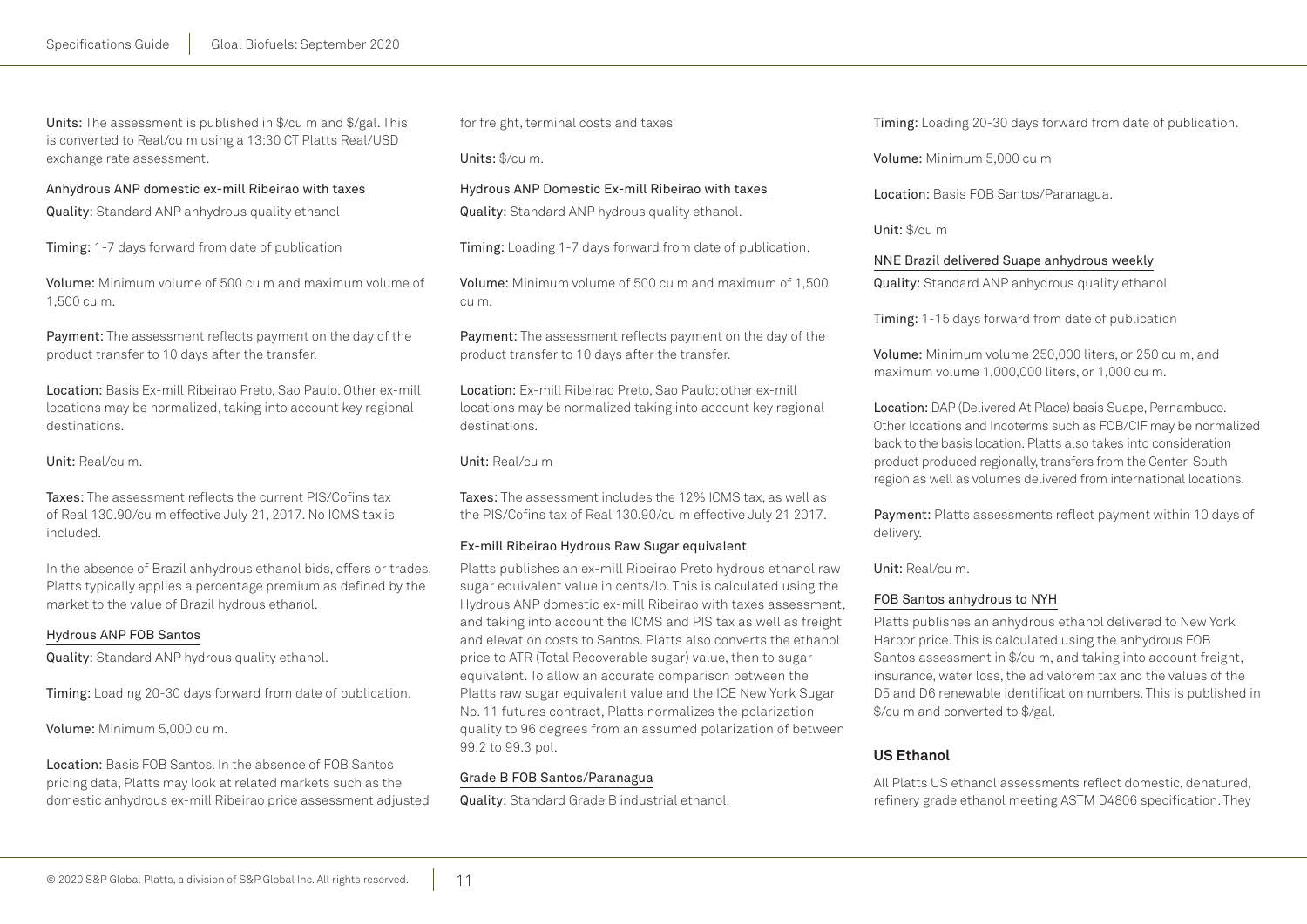are published in cents/gal.

US Atlantic Coast ethanol Basis and Location: FOB New York Harbor

Volume: Minimum of 25,000 barrels.

Timing: Assessments reflect material loading two months forward on an any-month basis, i.e. loading at any point during the assessed month.. The assessments roll to the next forward month seven calendar days before the end of the month. If the seventh calendar day prior to the end of the month falls on a non-publishing day, the roll will take place on the publishing day preceding the seventh calendar day.

Note: Platts considers LEAP terms standard in the New York Harbor ethanol market.

#### US Gulf Coast ethanol

Basis and Location: FOB Houston

Volume: Minimum of 10,000 barrels.

Timing: Loading 5-15 days forward from date of publication.

RIN Transfer: For transactions in this market, if ownership of the physical product transfers between January 1 and January 31 it is the seller's option to transfer current or prior-year RINs. Transfers after January 31 for the rest of the calendar year must carry current-year RINs. The physical ethanol transfer date determines what RIN vintage may be attached, not the trade date.

#### Chicago Terminal ethanol

Basis and Location: Intertank Transfer (ITT) in the Kinder Morgan Argo and Chicago fungible system, which includes the Argo and Chicago (Stony Island) terminals

Timing: Loading 5-15 days forward from date of publication.

Offtake Options: Buyer has the option to take delivery of the product in a method other than by ITT at the Kinder Morgan terminals such as by barge, rail and truck. All incremental costs associated with the chosen offtake option would be borne by the buyer. A seller should not unreasonably withhold any offtake option, and any associated costs for non-ITT offtake options must be demonstrably reasonable and typical.

Platts expects incremental costs, which would include throughput fees for physical offtake, to be around 2.5 cents/gal for barge loading, and 1.5 cents/gal for rail loading and offtake via truck at the Kinder Morgan fungible ethanol system. These costs may be subject to change due to market conditions; any such change in costs for transactions published during the Platts MOC process may be subject to review by Platts, and must be demonstrably reasonable and typical.

Nomination guidelines: In the ITT market, the buyer retains the option to nominate the transfer date within a 5 to 15 day forward range; this nomination should take place at least one calendar day in advance of the transfer date.

- For offtake via barge, a buyer should nominate a three-day loading period within the 5-15 day assessment laycan as well as a performing vessel, at least five calendar days prior to the first day of the three-day loading period, subject to terminal acceptance. The seller should nominate a loading terminal at least 48 hours prior to the first day of the three-day loading period.
- If a buyer chooses to take delivery of product via truck, the buyer should nominate a specific lifting date at least one calendar day prior. For offtake via rail, a buyer should nominate a lifting date at least five calendar days prior.

For all nominations, there will be an end-of-day time cut-off of 15:00 CT (16:00 ET). Any nomination provided after this time would be considered as being for the next day.

Sellers for transactions published during the MOC process should ensure that they make best efforts to seek terminal dates that meet the reported transaction laycan. Platts is aware that physical conditions regarding logistics which are beyond the control of the seller or buyer may result in issues such as late loading. If it becomes clear that it is not possible to secure offtake of product within the 5-15 day assessment laycan via the means nominated by the buyer, the buyer should seek resolution to perform on the transaction via other means, including alternative offtake mechanisms and bookouts.

In addition, since offtake via rail at the Kinder Morgan ethanol fungible system is available only at the Chicago (Stony Island) terminal, if there is insufficient product at that terminal, a seller may reasonably reject an offtake nomination via rail.

Demurrage: Platts understands that ethanol trades that involve barge loading at the Kinder Morgan fungible system typically include a public dock clause. For transactions published in the MOC process, sellers should ensure that they seek terminal dates that meet the reported transaction laycan and have product available for said laycan. In the event that terminal dates do not meet the reported transaction laycan, the availability of which neither the buyer or seller have control over, the public dock clause would apply. Platts understands that under the commonly used public dock clause for barges loading ethanol at the Kinder Morgan fungible system, laytime commences when the vessel is at the dock.

Volume: Minimum of 5,000 barrels.

RIN transfer: For transactions in this market, if ownership of the physical product transfers between January 1 and January 31 it is the seller's option to transfer current or prior-year RINs. Transfers after January 31 for the rest of the calendar year must carry current-year RINs. The physical ethanol transfer date determines what RIN vintage may be attached, not the trade date.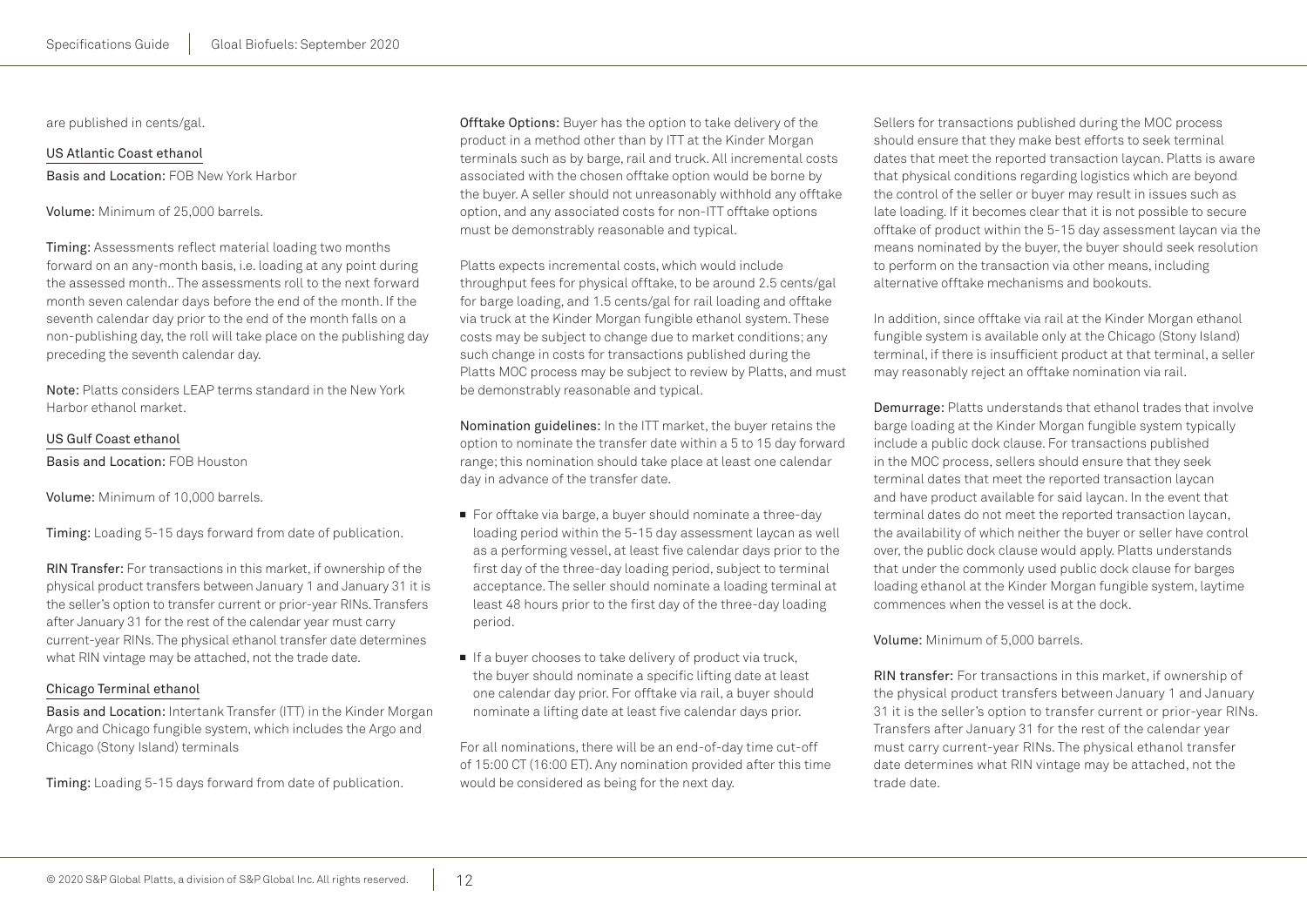#### Chicago ethanol derivatives

Platts assesses Chicago ethanol derivatives, which settle against the physical Platts assessments for Platts Chicago Terminal ethanol. The derivative assessments are published as outright values in cents/gal. Platts publishes Chicago ethanol derivatives for the first two forward months. These roll to the next month on the first publishing day of each month.

## Chicago Rail (Rule 11)

Basis and Location: Platts daily Rule 11 Chicago assessment, reflects ethanol that is railed basis Chicago. Rule 11 is a railroad accounting term that refers to a seller paying for freight up to an intermediate point and the buyer pays for freight beyond that point, without either party incurring switching costs.

Volume: Minimum of five rail cars or 145,000 gallons.

Timing: Assessments reflect this-Week-Shipment (TWS) Monday through Wednesday and Next-Week-Shipment (NWS) Thursday and Friday.

RIN transfer: For transactions in this market the bill of lading date is used to determine what RIN vintage may be attached. Bills of lading on or between January 1 to January 31, it is the seller's option on whether to transfer prior-year RINs or current year RINs. Bills of lading after January 31 through the rest of the calendar year must carry current-year RINs.

#### North California Rail Car Ethanol

Platts publishes North California Rail Car Ethanol assessments that reflect two different carbon intensity (CI) levels: an annual gasoline standard carbon intensity (CI) and 70 CI.

Platts understands that ethanol delivered into Northern California by rail reflects material with a range of CI values. Therefore for any trades published in the Platts Market on Close assessment process for the North California 70 CI or the gasoline standard CI, Platts expects buyers and sellers to apply a value normalization based on the CI of the ethanol physically delivered. This can either be via direct payment or the transfer of carbon credits (partial obligation), with the seller retaining the option to choose the method of compensation. Platts expects the seller to notify the buyer of this option by the close of business on the day of the trade. As part of any direct payment, buyers and sellers are expected to apply a value normalization based on the value per point of CI per gallon of ethanol on the day of the trade.

## North California Rail Car Ethanol (gasoline standard):

Basis and Location: North California delivered rail cars basis the Richmond, Stockton, McClellan Park and Sacramento terminals.

Quality and CI: Reflects Carbon Intensity (CI) equal to the annual gasoline CI standard as set by the California Air Resources Board (CARB). CI scores for fuel pathways consist of the sum of the greenhouse gases emitted throughout each stage of the ethanol's production and use. CI is expressed in grams of carbon dioxide equivalent per mega-joule (gCO2e/MJ).

Assessments reflect transactions where the seller retains any obligation for credits or deficits generated by the actual CI of the ethanol sold.

In the absence of pricing information for the gasoline standard CI North California rail car assessment, Platts would value it based on its North California 70 CI rail car ethanol assessment and daily-published Carbon Intensity ethanol CI value per point which uses the LCFS carbon credit and the energy density of denatured ethanol at 81.51 MJ/gallon.

#### Here is an example of the normalization:

To find the value in cents/gallon of the difference between a stated CI in a bid, offer or trade and the basis assessment CI, Platts takes the annual gasoline standard CI in gCO2e/MJ as set by CARB minus the CI of the stated bid, offer or trade. The LCFS carbon credits as published daily by Platts, under the code AAXYA00, is then divided by 1 million, and multiplied by 81.51

MJ/gallon (the energy density of ethanol). The result of this calculation (CI value per point) is multiplied by the CI difference previously calculated to get the \$/gal value.

#### For example:

Platts publishes a 82 CI ethanol trade basis North California Terminal at 125 cents/gal; the 2020 annual gasoline standard CI is 91.98.

- The difference between the two CI levels is 9.98
- The value of LCFS carbon credits for the front quarter published by Platts on the corresponding day is \$200/mt.
- \$200/mt divided by 1,000,000 then multiplied by 81.51 (energy density of ethanol) equals \$0.0163/CI.
- 21.98 (the difference in the CI values) multiplied by 0.0163 equals \$0.1627/gal or 16.27 cents/gal.

The 82 CI ethanol trade of 125.00 cents/gal can be normalized by 16.27 cents/gal to give 108.75 cents/gal; an equivalent value for a 91.98 CI ethanol trade.

Timing: Assessment reflects Monday through Thursday thisweek-shipment (TWS); while on Friday, it reflects next-weekshipment (NWS).

Platts expects the buyer to nominate a destination to the seller by close of business on Thursday of the shipment week; and the seller to provide a bill of lading to the railroad by end of day Saturday of the shipment week.

Volume: Minimum of five rail car lots or 145,000 gallons.

Unit: Platts publishes North California ethanol assessments as both a flat price in cents/gallon and as a premium to the Platts Ethanol Chicago front-month derivative.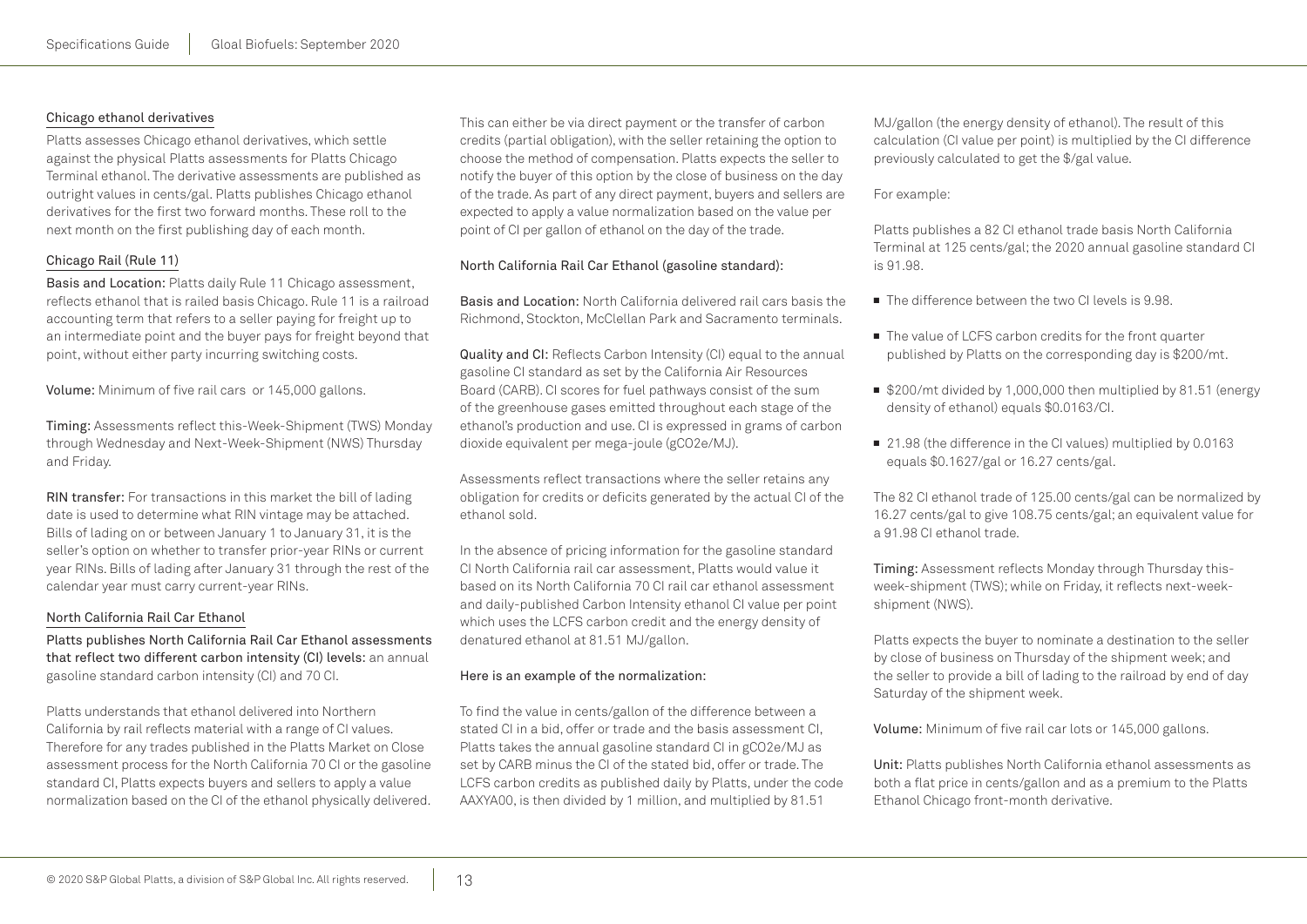#### North California Rail Car Ethanol 70 CI

Basis and Location: North California delivered rail cars basis the Richmond, Stockton, McClellan Park and Sacramento terminals.

Quality and CI: Assessment reflects ethanol with a reference 70 CI.

Timing: Assessment reflects Monday through Thursday thisweek-shipment (TWS); while on Friday, it reflects next-weekshipment (NWS).

Platts expects the buyer to nominate a destination to the seller by close of business on Thursday of the shipment week; and the seller to provide a bill of lading to the railroad by end of day Saturday of the shipment week.

Volume: Minimum of five rail car lots or 145,000 gallons.

Unit: Platts publishes North California 70 CI ethanol assessments as both a flat price in cents/gallon and as a premium to the Platts Ethanol Chicago front-month derivative.

#### Low Carbon Fuel Standard credits (LCFS)

Platts assesses carbon credits under the Low Carbon Fuel Standard (LCFS) as defined by the California Air Resources Board (CARB).

Transfer dates: Platts assesses current quarter and next quarter carbon credits that are to be transferred before the end of the respective quarters.

Timing: Assessments roll on the first publishing day after the 14th of the last month of the quarter.

Units: US dollars per metric ton of carbon dioxide equivalent.

#### Carbon Intensity value calculation

Platts publishes a valuethat reflects the value of each point of Carbon Intensity (CI) per gallon of ethanol under California's Low Carbon Fuel Standard.

The published CI price per point is calculated daily using the Platts assessment of front-quarter California LCFS credits (\$/ mt) and the energy density of denatured ethanol, as published by the California Air Resources Board at 81.51 MJ/gal, then divided by 10,000 to give a cents/CI per gallon value.

Unit: Cents/gallon

# **US Dried Distillers Grain with Solubles (DDGS)** DDGS FOB Chicago

Basis and Location: Basis FOB Chicago, assessment reflects trucks delivered to the Channahon, Illinois, railhead.

Quality: Assessments will reflect export quality DDGS, protein content minimum of 25%, minimum color of 50 (according to the Hunter L test), fat minimum of 6%, and a moisture level in the range of 10% to 12%, standardized to 11.5%.

Volume: 25 short tons (22.6mt).

Timing: Assessment reflects delivered trucks on a calendar month basis. Platts assesses delivery in the current month until the 20th of that month; this rolls the next calendar month on the first publication day after the 20th .

Units: \$/short ton.

#### DDGS CIF New Orleans barge

Basis and Location: CIF basis New Orleans

Quality: Assessments will reflect export quality DDGS, protein content minimum of 25%, minimum color of 50 (according to the Hunter L test), fat minimum of 6%, and a moisture level in the range of 10% to 12%, standardized to 11.5%.

Volume: 1,500 short tons (1,360 mt).

Timing: The assessment reflects barge shipments in the current month, for delivery into New Orleans. This rolls to the next shipment month on the first publication day after the 25th of the month.

Units: \$/short ton.

## **US Biodiesel**

#### Biodiesel delivered Chicago

Basis and Locations: Assessments reflect truck or rail volume delivered at Kinder Morgan Argo and Chicago fungible system, which includes the Argo and Chicago (Stony Island) terminals, and other major storage facilities in the Chicago area.

Volume: Truck volume of 150 barrels; rail volume of 700 barrels. Volumes of 1,000 to 3,000 barrels sold FOB in-tank at terminals in Chicago may also be considered and normalized for assessment purposes.

Quality: ASTM specification D6751 for biodiesel (B100). Assessment reflects soy methyl ester (SME). Price data for B99 may be normalized to B100.

Timing: Three to 10 days forward from date of publication.

Units: Cents/gal.

Notes: Platts assessments reflect a 50%/50% split of the biodiesel blender's tax credit between buyer and seller. Other splits of the credit may be normalized to the current value of the credit when the federal tax credit is not in effect. The assessment reflects product with a D4 renewable identification number attached; Platts may normalize RIN-less indications using the Platts assessment of the current-year D4 RIN. Platts typically assesses US biodiesel by applying differentials heard in the market to the daily settlement of the front-month NYMEX ULSD futures contract.

#### Biodiesel delivered Houston

Basis and Locations: Assessments reflect truck or rail volume delivered in the Houston area.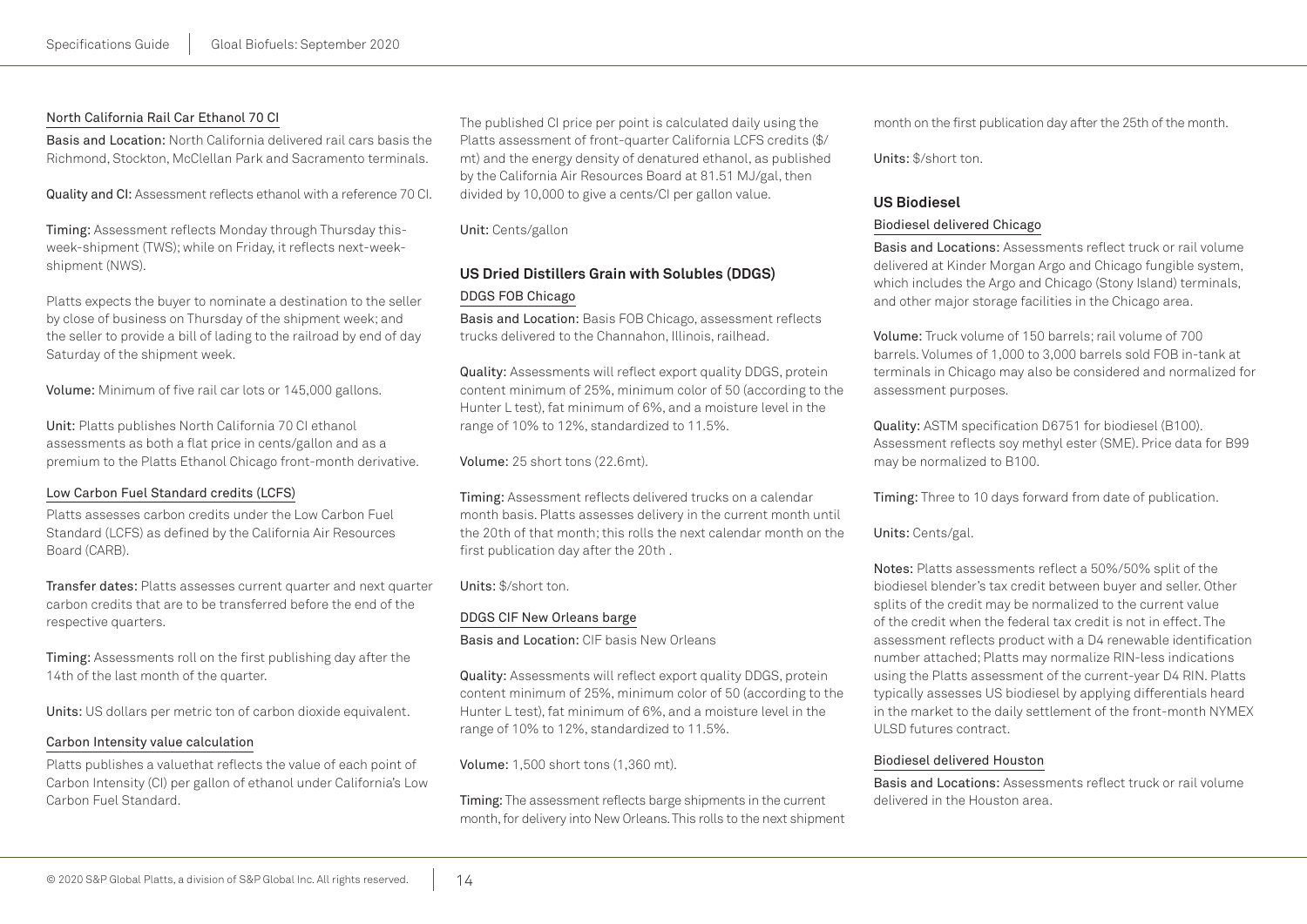Volume: Truck volume of 150 barrels; rail volume of 700 barrels. Volumes of 1,000 to 3,000 barrels sold FOB in-tank at terminals in the Houston Ship Channel may also be considered and normalized for assessment purposes.

Quality: ASTM specification D6751 for biodiesel (B100). Assessment reflects soy methyl ester (SME). Price data for B99 may be normalized to B100.

Timing: Three to 10 days forward from date of publication.

Units: Cents/gal.

Notes: Platts assessments reflect a 50%/50% split of the biodiesel blender's tax credit between buyer and seller. Other splits of the credit may be to the current value of the credit when the federal tax credit is not in effect. The assessment reflects product with a D4 renewable identification number attached; Platts may normalize RIN-less indications using the Platts assessment of the current-year D4 RIN. Platts typically assesses US biodiesel by applying differentials heard in the market to the daily settlement of the front-month NYMEX ULSD futures contract.

# **Renewable Identification Number (RIN) assessments**

A RIN is a credit issued by the US Environmental Protection Agency, for the purpose of tracking renewable fuel usage. Applicable refiners and importers, called "obligated parties," use RINs to demonstrate to the EPA they have fulfilled their government mandated use of renewable fuels. If the obligated party has not used enough physical product, such as ethanol, it can satisfy the quota by purchasing RINs.

Platts assesses RINs for conventional biofuels or "corn-based ethanol" (D6), biomass-based diesel (D4), cellulosic biofuel (D3) and advanced biofuel (D5) for the previous year, current year and next-year vintage RINs.

In the absence of spot market values for D3 RINs, Platts may look at the value of the Cellulosic Waiver Credit (CWC) and D5 RIN value. The EPA has historically published the value of the next year's CWC around December of the current year, however the final underlying data for calculating the CWC is published in early September. Platts may publish next-year D3 RIN assessments using a projected value calculated from the available underlying data the EPA uses starting from the first publishing day of July, which is when Platts begins publishing next-year RIN assessments. From early September, Platts may use a calculated CWC using the final underlying data the EPA uses to calculate the next-year CWC.

#### Volumes:

D6: Typical volume of 500,000 RINs per trade.

D4: Typical volume of 250,000 RINs per trade.

D3: Typical volume of 100,000 RINs per trade.

D5: Typical volume of 100,000 RINs per trade.

Transfer dates: For current-year and previous-year RIN trades, the seller is obligated to transfer RINs to the buyer during the first full calendar month forward from date of execution. For example, a seller of a RIN on June 7, 2020, has the obligation to transfer that RIN to the buyer no later than the last working day of July 2020. For year-ahead RIN assessments, the seller is obligated to transfer RINs to the buyer no later than January 31 of the following year. Vintage rolling schedule: Platts begins assessing next-year RINs on the first publishing day of July. The final publishing day for prior-year RIN assessments is the last publishing day of January two years after the RIN vintage. For example, the last assessment for 2020 RINs will be on January 31, 2022.

Calendar RINs codes: These codes correspond to the calendar year of the RIN to supplement the existing rolling codes and accompany a specific RIN vintage throughout its entire lifecycle, from launch to discontinuation, even as the vintage may be previous, current or forward year. The codes contain the calendar year, e.g., RD62020.

# **Renewable Volume Obligation**

Platts publishes the US Renewable Volume Obligation (RVO) calculated values in line with the release of the blending mandates under the Renewable Fuel Standard. RVO is the aggregate cost of the RIN percentages per gallon of transportation fuel as mandated by the EPA in the RFS.

Platts publishes RVO values for three calendar years: the previous year, current year and next year. Each year's RVO will follow the same calendar and publication timings as the corresponding RIN assessments.

The RVO is calculated by taking each category and vintage RIN from daily Platts assessments (e.g., 2020 D6, D4, D5 and D3 RINs), multiplying by its EPA mandated percentage and then adding them together.

For example:

- D6 ethanol RINs daily assessment: 26.50 cents/RIN
- D5 advanced biofuel daily assessment: 49 cents/RIN
- D4 biodiesel daily assessment: 51 cents/RIN
- D3 cellulosic biofuel daily assessment: \$1.34/RIN

#### 2020 RVO formula:

- $RVO = 8.63\% (D6) + 0.49\% (D5) + 2.1\% (D4) + 0.34\% (D3)$
- $RVO = 8.63\% (26.50) + 0.49\% (49) + 2.1\% (51) + 0.159\% (134)$

RVO= 4.0537 cent/gal (cents/gal)

The 2019 and 2020 RVO percentages as stated by the RFS are: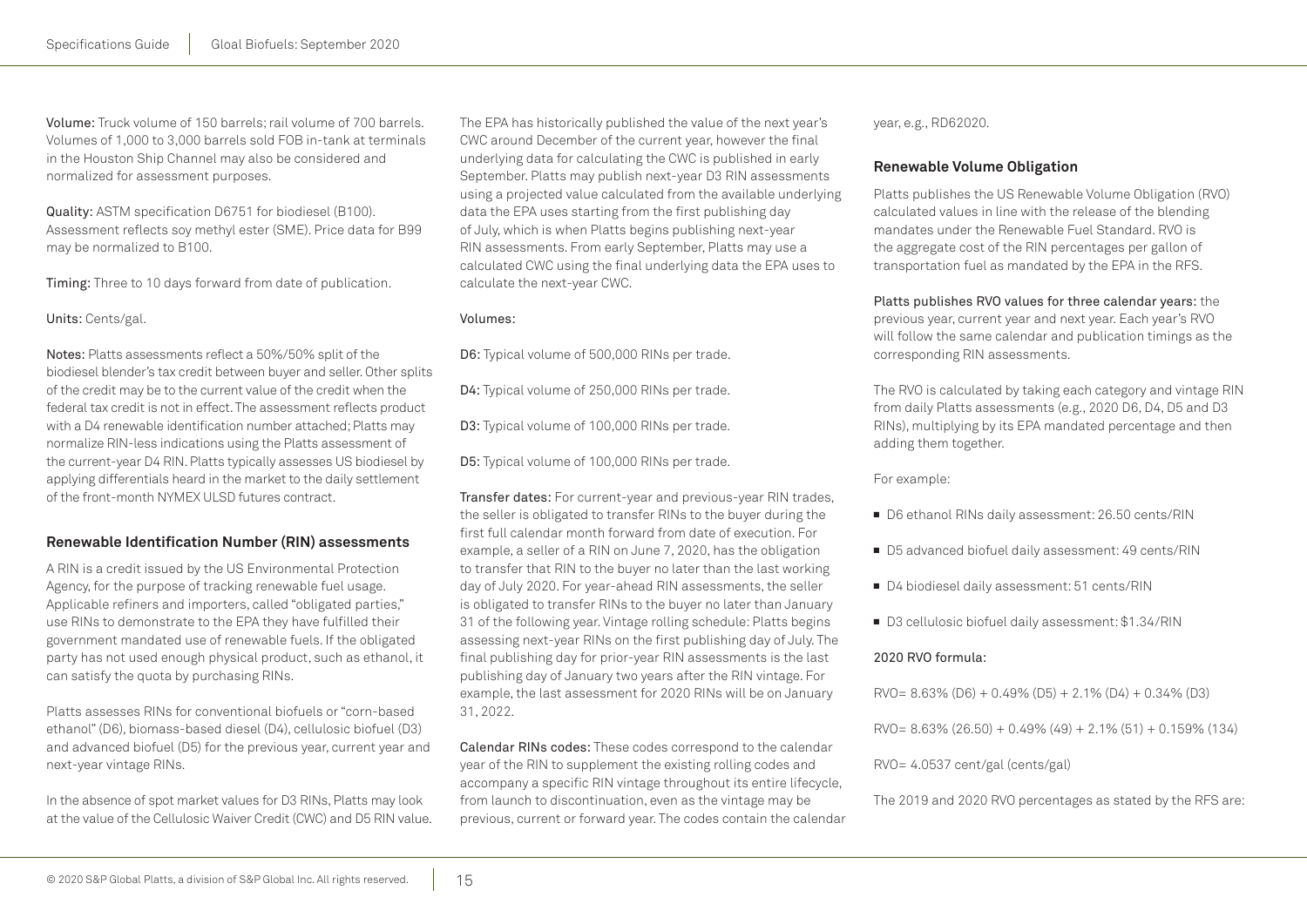|          | D4    | D6.   | D5       | D3     |
|----------|-------|-------|----------|--------|
| 2019 RVO | 1.73% | 8.26% | 0.750%   | 0.230% |
| 2020 RVO | 2.10% | 8.63% | $0.49\%$ | 0.340% |

As these renewable fuels are mandated by the EPA and hence subject to change without prior notice, Platts may update the Platts RVO formulas at any time and inform the market of the changes through subscriber notes.

# **Global**

# **Futures and Foreign Exchange**

Platts publishes assessments reflecting the prevailing market value precisely at the MOC close for several futures contracts on Bursa Malaysia (BMD), Intercontinental Exchange (ICE), Euronext and Chicago Board of Trade (CBOT) and foreign exchange values, as well as the settlements for certain futures contracts on the above exchanges.

#### 18:00 Singapore assessments

An assessment for the third-month crude palm oil futures contract listed on the BMD reflecting the prevailing value at 18:00 Singapore is published daily in MYR/mt. The BMD contract rolls forward on the 15th of each calendar month, or if this falls on a holiday, on the preceding business day. From the start of the

calendar month until rolling, the assessment reflects the traded value for BMD contract representing the balance of the current month. After the contract rolls until the end of the calendar month, the assessment reflects the traded value for the next month.

The assessed spread between the BMD crude palm oil thirdmonth futures assessment and the ICE gasoil futures contract (PO-GO) for corresponding contractual months is also published reflecting the prevailing value at 18:00 Singapore time. Platts publishes this spread in US dollars per mt and uses the published and prevailing USD/MYR exchange rate at 18:00 Singapore time to convert the BMD palm oil assessment from MYR/mt to USD/mt.

#### 16:30 London assessments

Assessments for the two front months of the gasoil futures contract listed on ICE Futures reflecting prevailing values at 16:30 London time are published in USD/mt. The assessments will roll over to the second and third month contracts on the 5th day of each calendar month until the official expiry of the front month futures contract.

Assessments reflecting the front month of the milling wheat, rapeseed and corn futures contracts listed on Euronext reflecting prevailing values at 16:30 London time are published in Eur/mt.

Assessments reflecting the front month of the soybean oil (USc/

lb), corn (USC/bu) and soybean meal (USD/st) contracts listed on CBOT reflecting prevailing values at 16:30 London time are published. The front month assessment will roll to the second month on the 5th of each calendar month (until the official expiry of the existing front month contract).

Platts also reflects in USD/mt, the spread between the first- or second-month soybean oil futures contract as listed on CBOT and the corresponding calendar month's ICE gasoil futures contract (BO-GO). This assessment reflects the front month soybean oil contract until the 5th day of the calendar month of contract expiry. The assessment will roll over to reflect the second-month soybean oil futures contract listed on CBOT on the 5th day of the calendar month of futures contract expiry until the official expiry of the front-month contract. If the 5th day of the calendar month is not a business day in London the spread assessment will roll to reflect the second month futures contract on the next business day.

Platts also publishes an assessment of the prevailing USD/BRL and EUR/USD exchange rate at 16:30 London time.

#### 13:30 CT Houston

Platts publishes the settlement values for the front month soybean oil, corn and soybean meal CBOT futures contracts. Platts also publishes USD.BRL and USD.MXN foreign exchange rate assessments that reflect the prevailing market value at 13:30 CT.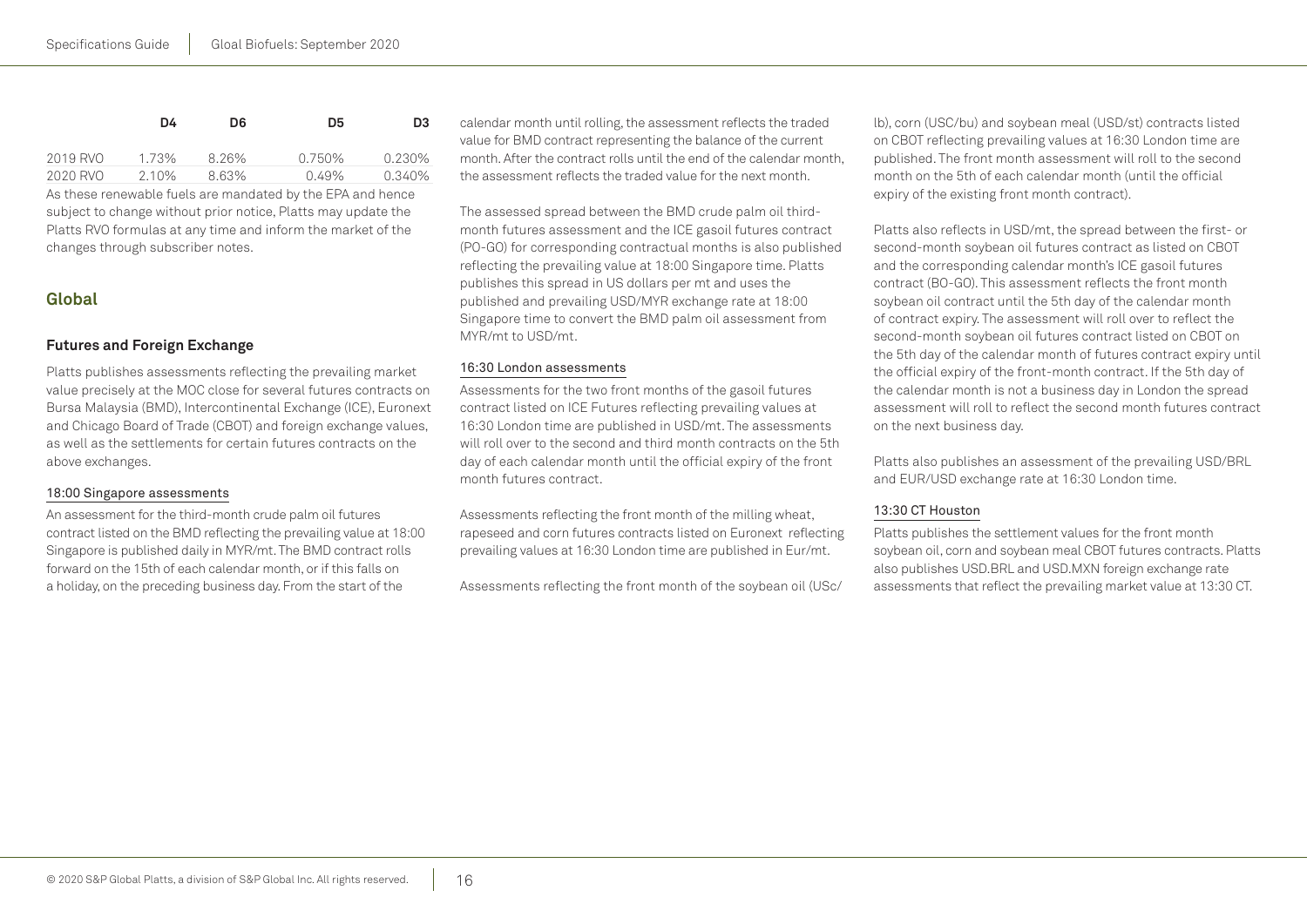# <span id="page-16-0"></span>**Revision history**

September 2020: Platts completed an annual review of the Biofuels specifications guide. Platts reviewed all content, corrected typos and made minor edits to language.

August 2020: Platts changed the timing and laycan for its biodiesel FOB Southeast Asia assessment, as well as its calculation of the palm oil-gasoil spread, effective July 1, 2020.

April 2020: Platts launched Carbon Intensity per point per gallon of ethanol value and North California delivered rail 70 CI assessment. Platts updated gasoline standard CI North California delivered rail assessment and discontinued South California delivered rail assessment. Updated this guide with 2020 RVO percentages and calculation.

March 2020: Platts updated the guide with new UCO and UCOME assessments.

November 2019: Platts completed an annual review of the Biofuels specifications guide. Platts reviewed all content, corrected typos and made minor edits to language.

July 2019: Platts updated this guide to reflect the change in Ethanol Chicago (terminal) assessment methodology, with effect from June 3, 2019, including new offtake options and nomination guidelines. Platts completed an annual update to sections 1 to 6 of Platts Methodology and Specifications Guides in April 2019, and moved these sections into a standalone Methodology Guide.

April 2019: Platts updated CS Brazil domestic ethanol assessment credit terms, volume.

February 2019: Update RIN code labelling and RVO percentages.

January 2019: Platts reviewed the guide as part of its annual methodology review and made a number of minor edits.

October 2018: Platts clarified T2 ethanol sustainability criteria.

July 2018: Platts revamped sections I-VI.

June 2018: Platts clarified its Ethanol Grade B CFR Ulsan specifications reflecting sugarcane based industrial ethanol.

May 2018: Platts clarified RIN transfers with trades in US ethanol Market on Close assessment processes. Platts changed the basis of the T2 ethanol assessment to FOB ARA from FOB Rotterdam.

November 2017: Platts reviewed the guide as part of its annual methodology review. Updated Loading rate, dates, timing and locations, adding normalization. In addition, ICE Settlements, Open Interest and Volumes were also updated with correct contract references. Platts launched NNE Brazil delivered Suape weekly anhydrous ethanol assessment.

October 2017: Platts specified terms of POS in European T2 ethanol.

July 2017: Platts updates California ethanol Carbon Intensity basis and timing reflected in the assessment.

June 2017: Platts updates the ex-mill Ribeirao Hydrous expressed as Raw Sugar equivalent methodology

March 2017: Platts revised roll dates for CIF NOLA DDGS barge and FOB Chicago DDGS truck assessments

December 2016: Platts added a minimum 50% greenhouse gas saving requirement for T2 and T1 ethanol assessments.

November 2016: Platts made changes to the formatting and updated language for the Europe section.

October 2016: Annual review: Platts made a number of minor edits and updated language for the Asia, Europe and Americas sections. Platts discontinued its assessment of fuel-grade ethanol FOB Thailand.

July 2016: Platts changed Americas biofuels Market on Close assessment time to 14:30 Eastern Standard Time (13:30 CT) from 1515 EST (14:15 CT). Platts updated the guide to reflect a clarification regarding the delivery ports taken into consideration for the CIF Philippines ethanol assessments. Platts amended language for the Asian section of Futures and Foreign Exchange assessments to clarify the assessment month used on Bursa Malaysia (BMD) and the process in which the front month rolls over. Platts updated the guide to reflect changes made to the Biodiesel FOB Southeast Asia assessment. Beginning 1 July, 2016, Platts assesses RED compliant PME at the Malaysian loading ports of Port Klang, Pasir Gudang and Lahad Datu which adheres to EN14214 quality specifications with monoglyceride levels of 0.5% or less.

May 2016: Platts updated its methodology to reflect an alternate assessment methodology for D3 cellulosic RINs when market activity is not available.

April 2016: Platts updated the guide to reflect changes made to the FOB Rotterdam T2 ethanol assessments. As of April 1, 2016, Platts FOB Rotterdam T2 assessments reflect a FOB Rotterdam basis with loading options in Amsterdam and Antwerp. Platts updated Chicago terminal ethanol ITT methodology to include nomination time as originally stated in 2009.

January 2016: References to non-RED biodiesel FOB ARA assessments removed, following the discontinuation of those assessments effective January 1, 2016.

December 2015: The methodology guide was updated with further description and clarification of calculated values of the US Renewable Volume Obligation in accordance with the release of the blending mandates under the Renewable Fuel Standard. Platts also removed references to the FOB Singapore ethanol, following the discontinuation of its assessment effective Dec